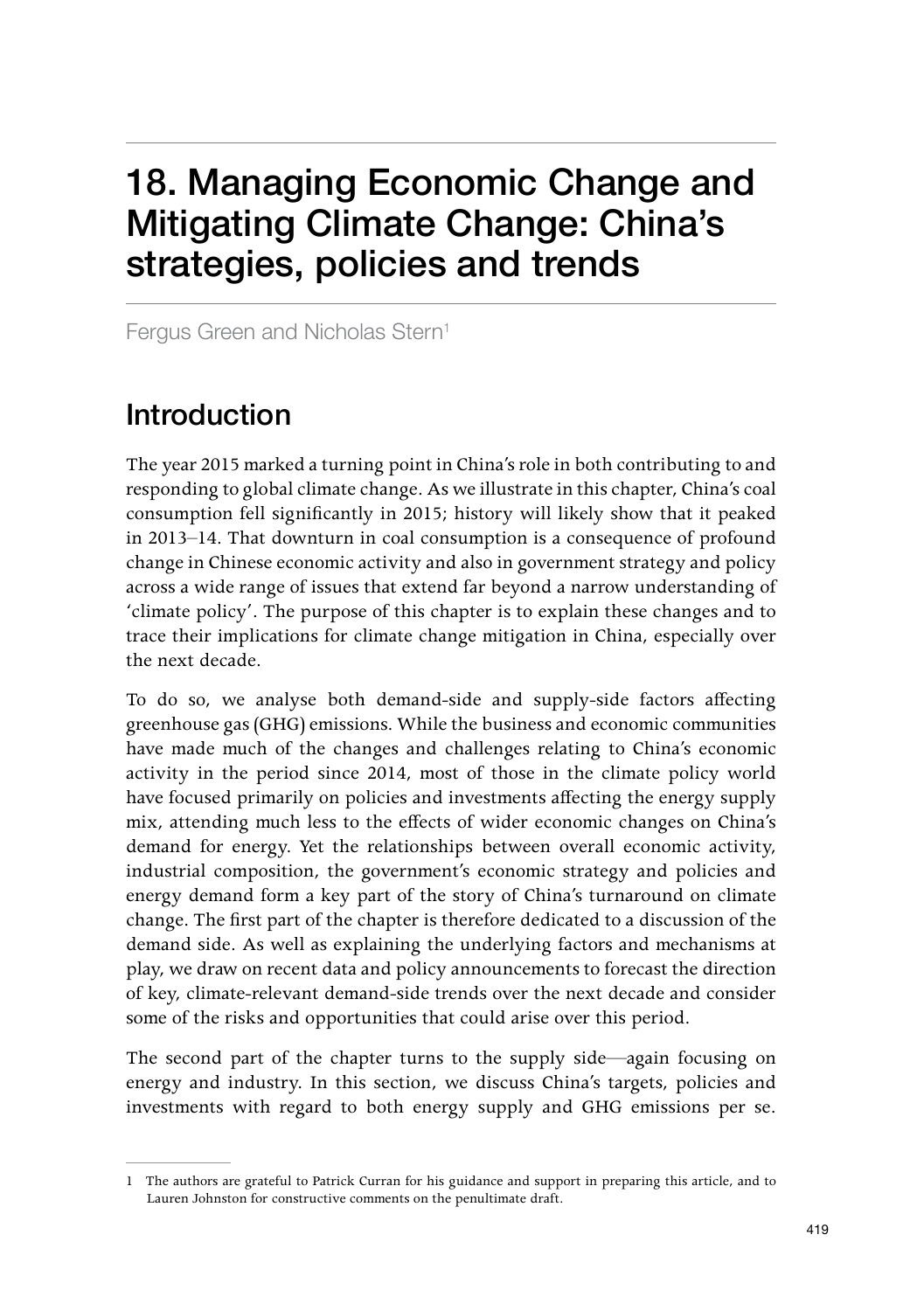We also consider recent developments in the electricity and heavy industry sectors and draw on these to forecast key trends, risks and opportunities over the coming decade. This section of the chapter brings us more squarely into the domain of 'climate policy' as traditionally conceived, though we stress that, even here, China's actions must be understood as products of disparate (yet convergent) motivations, of which mitigating climate change is only one.

The chapter concludes with a brief discussion of some implications of our analysis for China and for global efforts to mitigate climate change.

# The demand side: Patterns in growth and energy consumption

Previous editions of this book series have drawn attention to the change in China's growth model that has begun to occur in recent years. The previous growth model was characterised by rapid, 'catch-up' growth in gross domestic product (GDP) frequently registering double-digit rates, very high savings and investment rates, exceptionally low proportions of expenditure on domestic consumption, high profit shares of income and a strong export orientation (Garnaut et al. 2013, 2014). In the period 2000–13, China also made huge investments in heavy manufacturing industries such as steel and cement production—which consume large amounts of electricity and direct fossil fuel inputs—and in the expansion of coal-fired power generation to supply electricity to those industries (CCICED 2014; Guan et al. 2014). A further wave of investment in infrastructure, building construction and heavy industry was stimulated by the government's response to the drop in Chinese exports caused by the Global Financial Crisis of 2007–08.

This model of growth brought with it benefits such as job creation and poverty reduction; however, there is now widespread recognition within China that this model is neither sustainable nor desirable due to a combination of its economic, financial, social, local environmental and global climate impacts, which have been much discussed elsewhere (see, for example, Green and Stern 2016: 3–4).

The economic and financial legacies of the old model include widespread excess capacity in the construction and heavy industry sectors, diminishing returns on capital investment, weak productivity growth and mounting debtrelated problems (CCICED 2014; IMF 2015; Pettis 2013). These problems have become acute at a time when China has also faced a difficult external economic environment. Further, it is approaching a Lewis turning point (Lewis 1954) in relation to the allocation of labour in the process of growth as the working-age population begins to decline and the large pools of 'surplus' labour migrating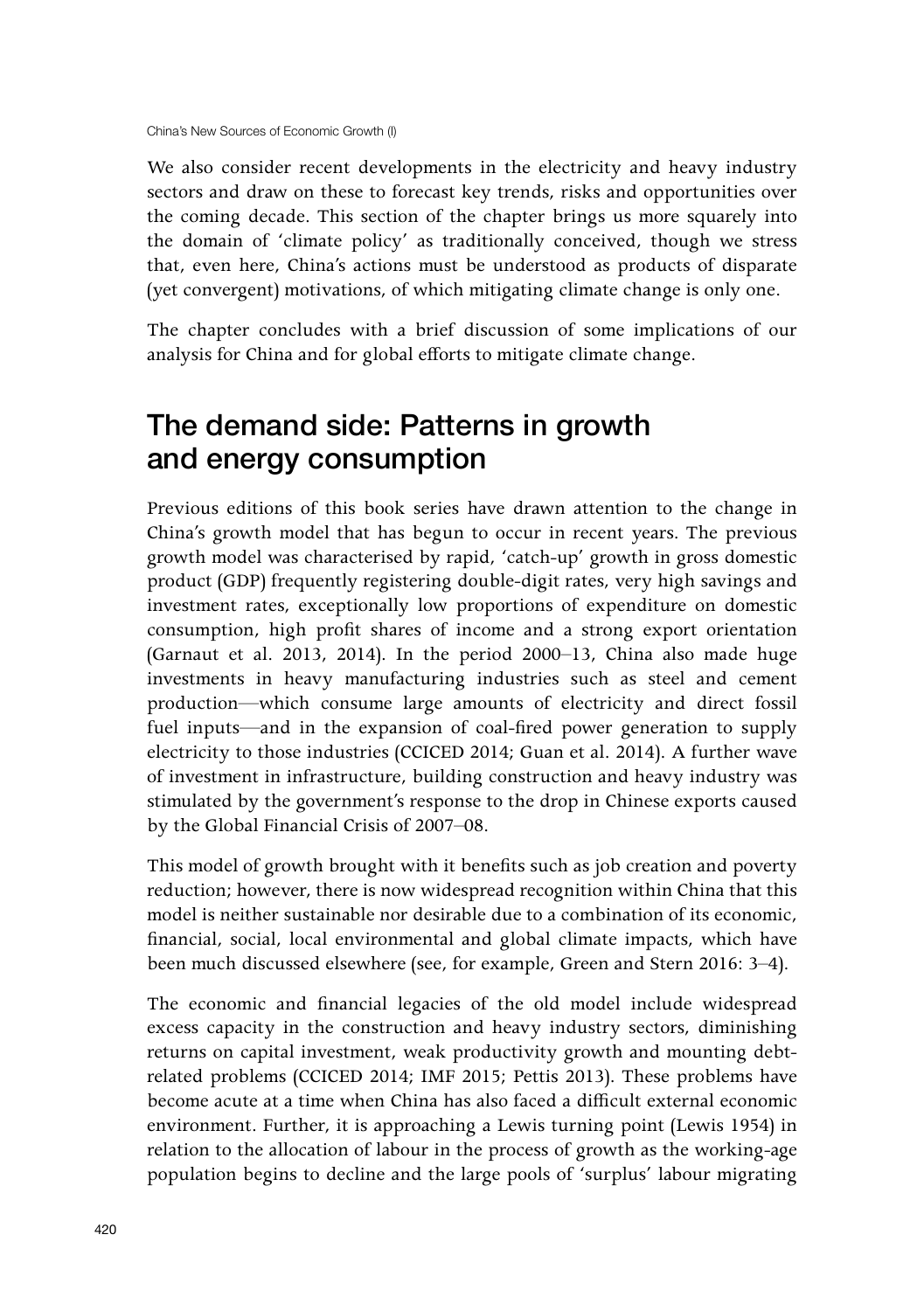from the countryside to urban areas begin to dry up, putting upward pressure on wages and signalling the beginning of the end of the low-wage exportoriented manufacturing dimension of China's growth model (Das and N'Diaye 2013; Garnaut and Song 2006; Huang and Cai 2014). In short, the main drivers of the old model—capital investment focused on construction, infrastructure and heavy industry, along with cheap labour and low value-added exports are slowing or, in some sectors, going into reverse.

These changes in economic activity have been met with the articulation and, increasingly, implementation of a new economic strategy by China's current generation of leaders (CCCP 2013; State Council 2013; Zhang 2014; and see Kuijs 2015). Together, the changes in activity and strategy add up to a new model of growth (Garnaut et al. 2013; cf. Hu 2015). This 'new normal' is understood in Chinese policymaking circles as involving a shift towards economic growth of a higher quality but lower rate, with a particular emphasis on four subthemes: *services*, *innovation*, *reduced inequality* and *environmental sustainability* (see Green and Stern 2016: 4–5). These themes feature strongly in China's Thirteenth Five-Year Plan (FYP), released in March 2016.

The nature, scale and pace of change in China's economy, and their implications for energy demand, can be gleaned from an analysis of recent Chinese economic data and associated dynamics from the period 2014–15, especially when these are compared with the period of growth from 2000 to 2013, in which there was a strong focus on heavy industry.

### Demand-side change: GDP, energy intensity and energy consumption

The extent of change on the demand side over the past two to three years is illustrated by Figures 18.1–18.3, showing, respectively, growth rates in China's: 1) GDP; 2) energy intensity of GDP (which exhibits negative growth); and 3) total primary energy consumption (PEC) (which is the product of GDP and energy intensity).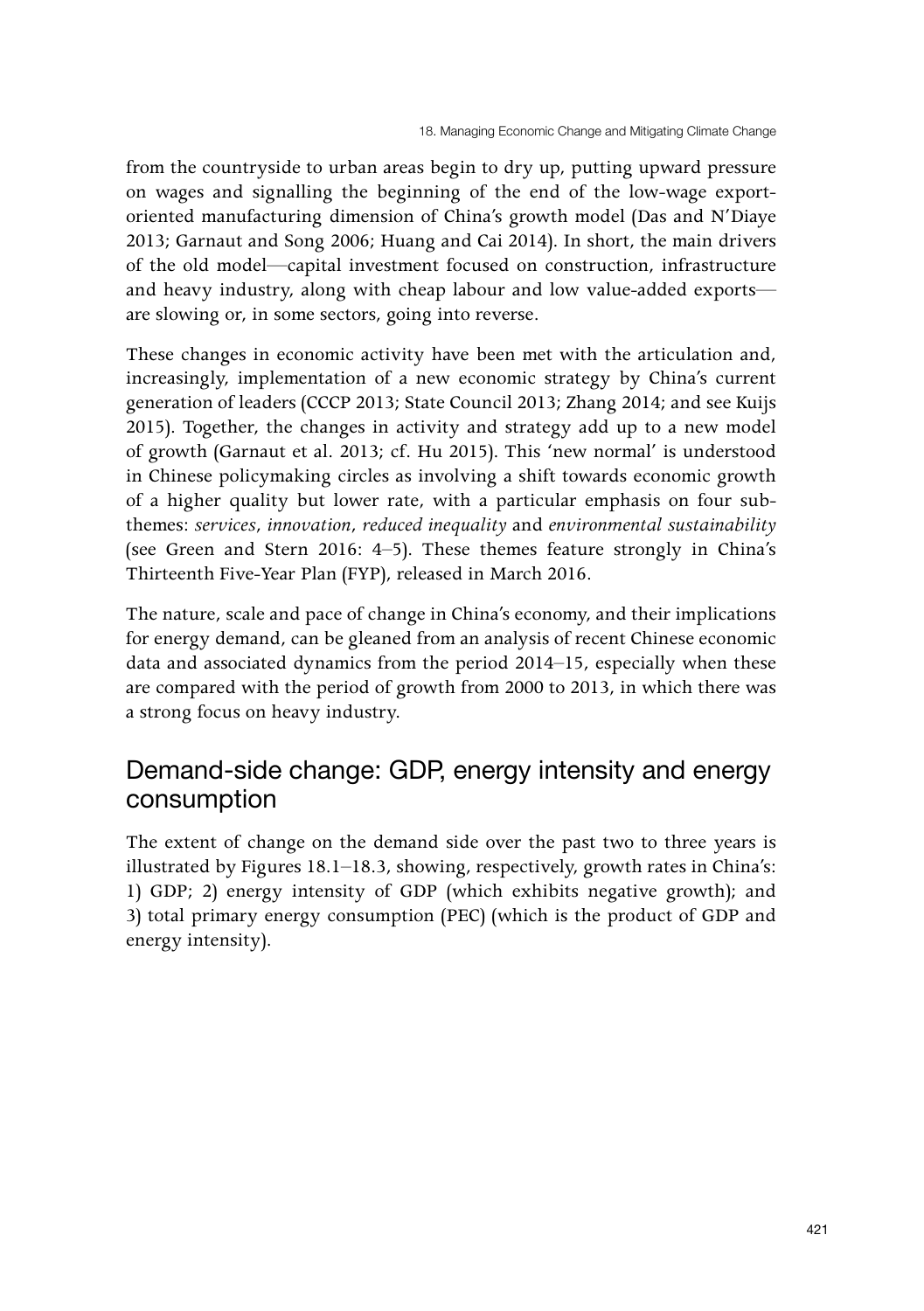

Figure 18.1 Chinese GDP growth rates, 2000–15

Sources: World Bank (2016); NBS (2016).



#### Figure 18.2 Growth rates in Chinese energy intensity of GDP, 2006–15

Sources: Data for 2011–15 from NBS (2016); 2006–10 compound average computed from aggregate 19.1 per cent reduction reported for the period of the Eleventh FYP (see, for example, Lewis 2011).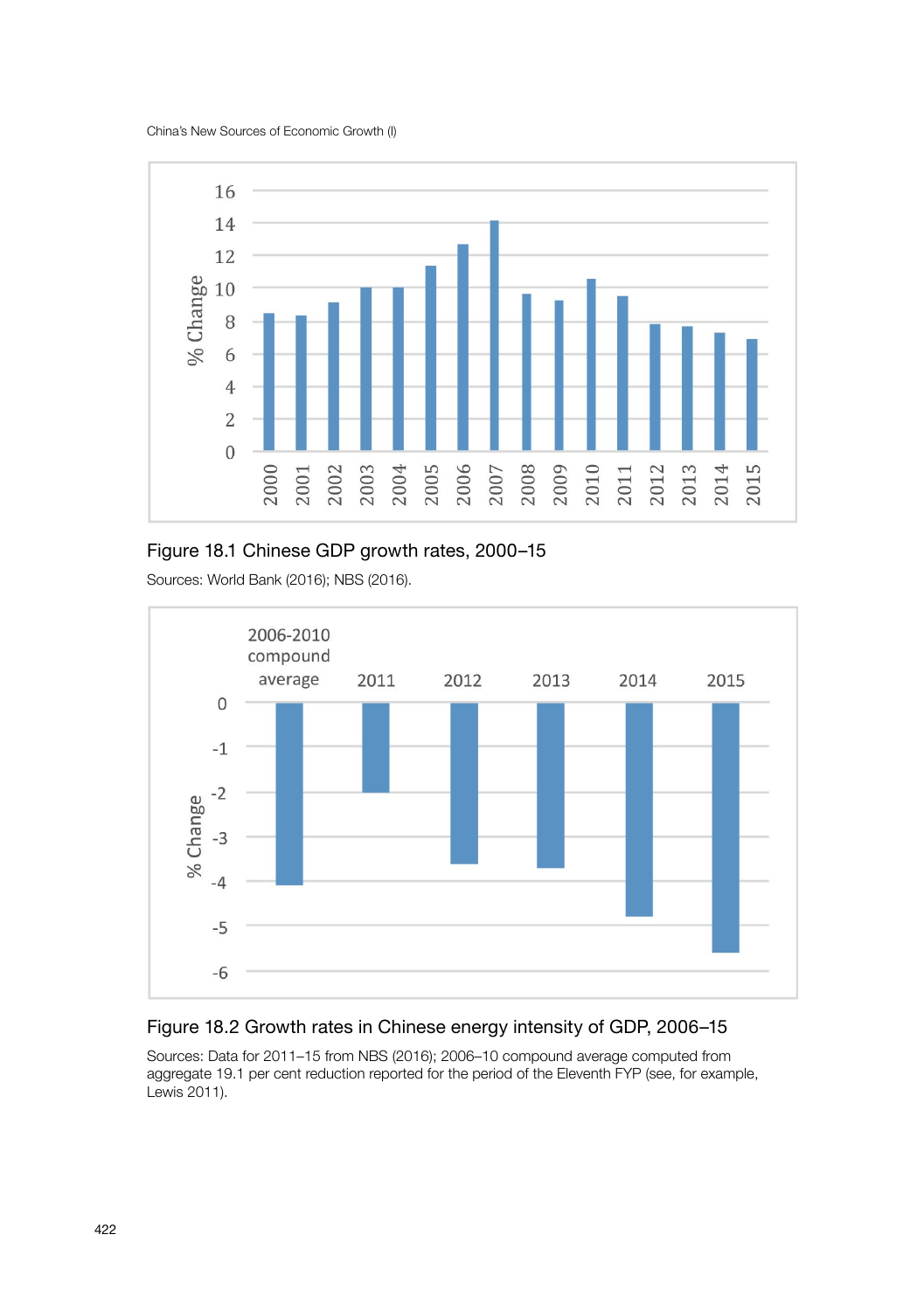18. Managing Economic Change and Mitigating Climate Change



Figure 18.3 Chinese PEC growth rates, 2000–15

Sources: NBS (2015a, 2016).

The data in Figure 18.1 show GDP growth falling from an average of 10.5 per cent per annum over the period 2000–10 to below 7 per cent in 2015 (6.9 per cent, according to official statistics; NBS 2016).<sup>2</sup> This falling growth rate is explained by the combination of (predominantly structural) factors discussed above, albeit partly offset by faster growth in domestic consumption and tertiary production, which are at the heart of the 'new normal' model (IMF 2015; NBS 2016).

This change in economic structure also helps to explain why the annual decline in the energy intensity of GDP has actually accelerated over the past two years at the same time as GDP growth has slowed (Figure 18.2). Central to understanding this dynamic is the relationship between industry and GDP, given that industry is a very large consumer of energy within China's economy. Under the old growth model, industry<sup>3</sup> expanded rapidly, ultimately accounting for 44 per cent of GDP in 2013—an exceptionally high level compared with countries at similar levels of development (Grubb et al. 2015; Xu et al. 2014). As the share of industry in an economy declines relative to the household, commercial and transport sectors, the energy requirement of economic activity tends to fall (Grubb et al. 2015; Schafer 2005). This appears to be what is now happening in China, and this in turn is putting downward pressure on the energy intensity of GDP (Green and

<sup>2</sup> Many forecasters using alternative methods think China's growth in 2015 was significantly lower. See, for example, the average of forecasts by experts using alternative methods produced by Consensus Economics (cited in Wolf 2015).

<sup>3</sup> Industry here includes 'basic industrial production (e.g. mining and materials production) and manufacturing industry, and the energy and emissions also associated with these sectors' use of electricity' (Grubb et al. 2015: S34).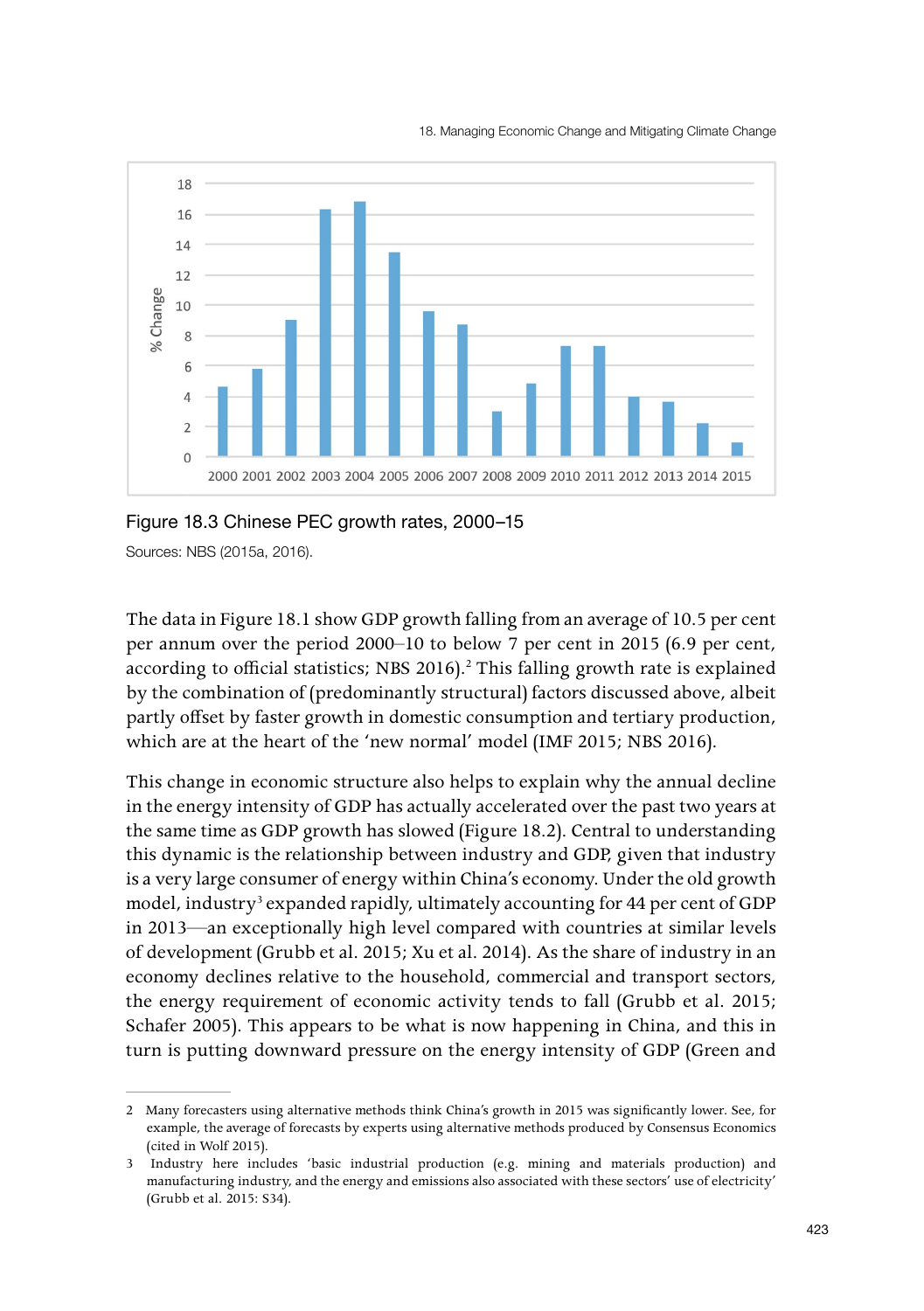Stern 2016). Changes in output from the steel and cement industries, which are especially energy intensive, over the past two years illustrate the scale and speed of the decline in energy-intensive economic activity in China. Whereas steel and cement production grew at a compound average annual rate of more than 15 per cent and 10 per cent, respectively, during the period of heavy industrial growth between 2000 and 2013, output in both sectors contracted in 2015—crude steel by more than 2 per cent and cement by more than 5 per cent, year-on-year (NBS 2016).

These structural changes affecting the composition of GDP have occurred on top of an ongoing trend of energy efficiency improvement within industries. Beginning with the Eleventh FYP (2006–10), China has introduced and expanded a range of targets and policies to improve energy conservation within industry and other economic sectors (see Song et al. 2015). Macro-level targets to reduce the energy intensity of GDP were primarily intended to guide intra-industry energy conservation efforts. During the Eleventh FYP, energy intensity decreased by 19 per cent relative to the 2005 baseline—just shy of the government's 20 per cent target (Lewis 2011). Energy efficiency efforts were expanded throughout the Twelfth FYP, contributing to that plan's 16 per cent energy intensity reduction target (relative to 2010) being easily beaten—by more than 3 percentage points.<sup>4</sup>

The most important policies for improving energy efficiency have been the 'Top 1,000 Enterprises Energy Conservation Action Program' (later expanded into the 'Top 10,000 Enterprises' program), which provides for energy conservation within energy-intensive state-owned enterprises (SOEs), and the Energy Conservation Law (revised in 2007), which provides a legal basis for the systematic monitoring, evaluation and enforcement of energy conservation performance.

The top enterprises program requires managers of SOEs to achieve targeted energy savings. The main means through which targets are implemented in China's planning system is by subdividing national targets and allocating them to provincial and local officials and to managers of SOEs, who are held accountable for achieving them through a system of performance monitoring and evaluation known as the Target Responsibility System. Crucially, personnel evaluations under this system are tied to job promotion within the Communist Party, meaning officials and SOE managers have strong incentives to achieve their targets. Different targets have different evaluative weights and, historically,

<sup>4</sup> As discussed above, these targets also capture changes in the balance of energy-intensive and non-energyintensive activities within overall economic activity, which helped especially to reduce energy intensity during the later stages of the Twelfth FYP (see Figure 18.2). The energy intensity decline across the Twelfth FYP was calculated using data from NBS (2016).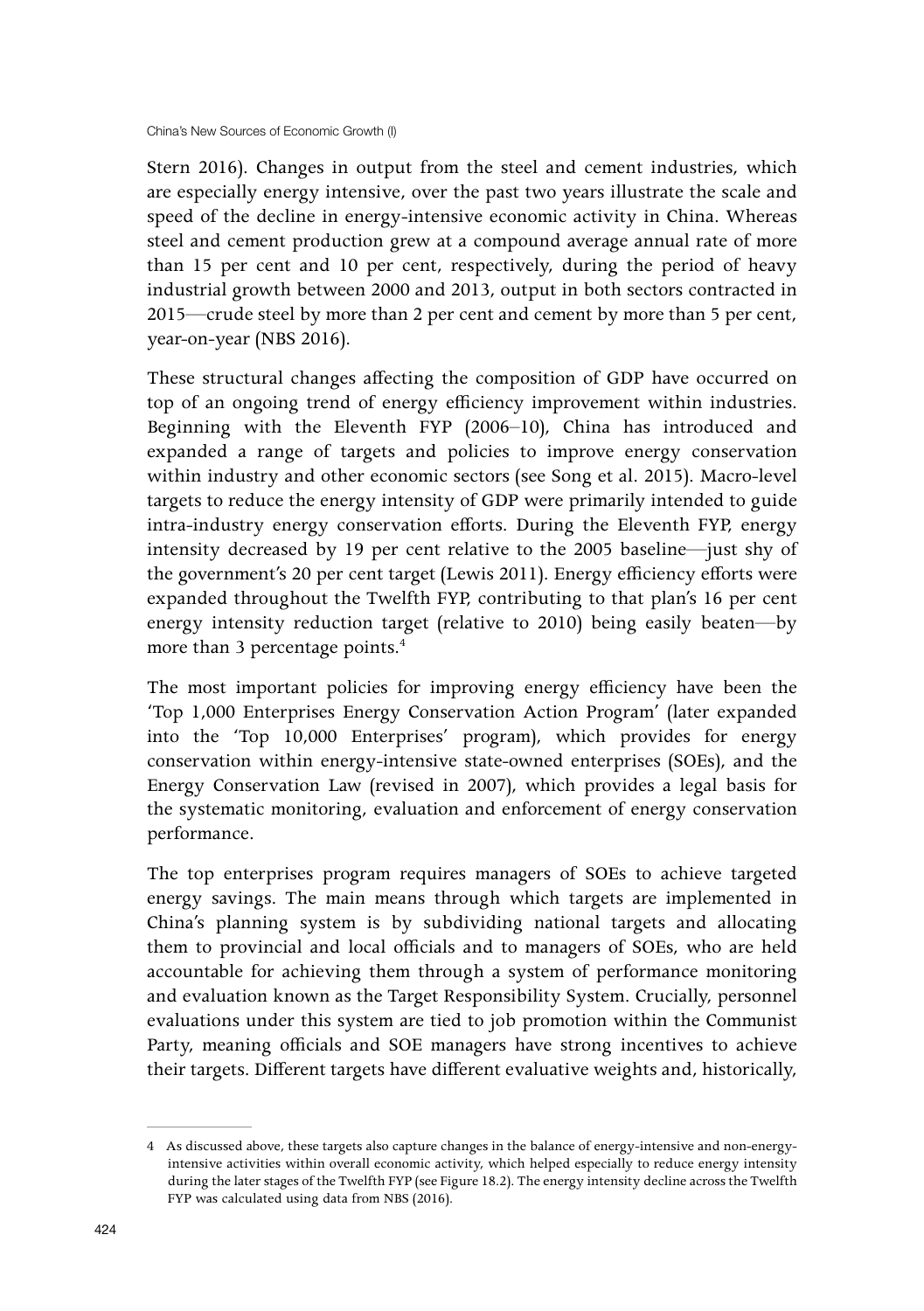economic growth targets have been privileged over environmental targets. However, this is gradually changing and, indeed, the National Development and Reform Commission (NDRC) has deemed the abovementioned SOE energy conservation targets essential (or 'veto') targets, meaning failure to achieve them is deemed to result in an automatic failure for the entire performance review (see, for example, State Council 2007). Accordingly, China's energy conservation system has had a strong incentive effect at the industry level, driving improvements in industrial energy efficiency (Zhao and Ortolano 2010). Some evidence of gaming—undetected by inadequate verification processes—has been observed (Zhao et al. 2015). The system of energy conservation targets and associated accountability mechanisms for subnational government officials have been found to have strengthened the institutional arrangements and government capacity for improving energy performance at the local level (Li et al. 2013).

In sum, the combined effect of changes in the growth rate and composition (and hence energy requirements) of economic activity in China and policydriven improvements in energy efficiency within industries has been a dramatic slowdown in the growth of China's total PEC—from a compound annual rate of more than 8 per cent per year between 2000 and 2013 to less than 1 per cent year-on-year in 2015 (Figure 18.3).

### The demand-side in the medium term: Trajectory, risks and opportunities

Looking forward over the next decade or so, how are these factors affecting energy demand likely to evolve? What are the key opportunities and risks? And how could policy respond effectively to these? We first consider GDP growth and the structure of the economy, and then turn to energy efficiency.

It is likely that the recent decline in the overall growth rate in Chinese economic activity marks the beginning of a long-term structural trend (see, for example, IMF 2015; Hu 2015; Johansson et al. 2013; Pettis 2013; Pritchett and Summers 2014). Two key mechanisms (which are related) can be discerned here. The first—to use language popular over the past few years in China—reflects a Lewis turning point, as discussed above, associated with a running down of 'surplus' labour, combined with a slowing of the 'catch-up' growth, which was fuelled by industrial investment, cheap labour and urbanisation (such slowing in growth associated with these processes has been experienced by a number of developing countries) (Das and N'Diaye 2013; Garnaut and Song 2006; Green and Stern forthcoming; Huang and Cai 2014).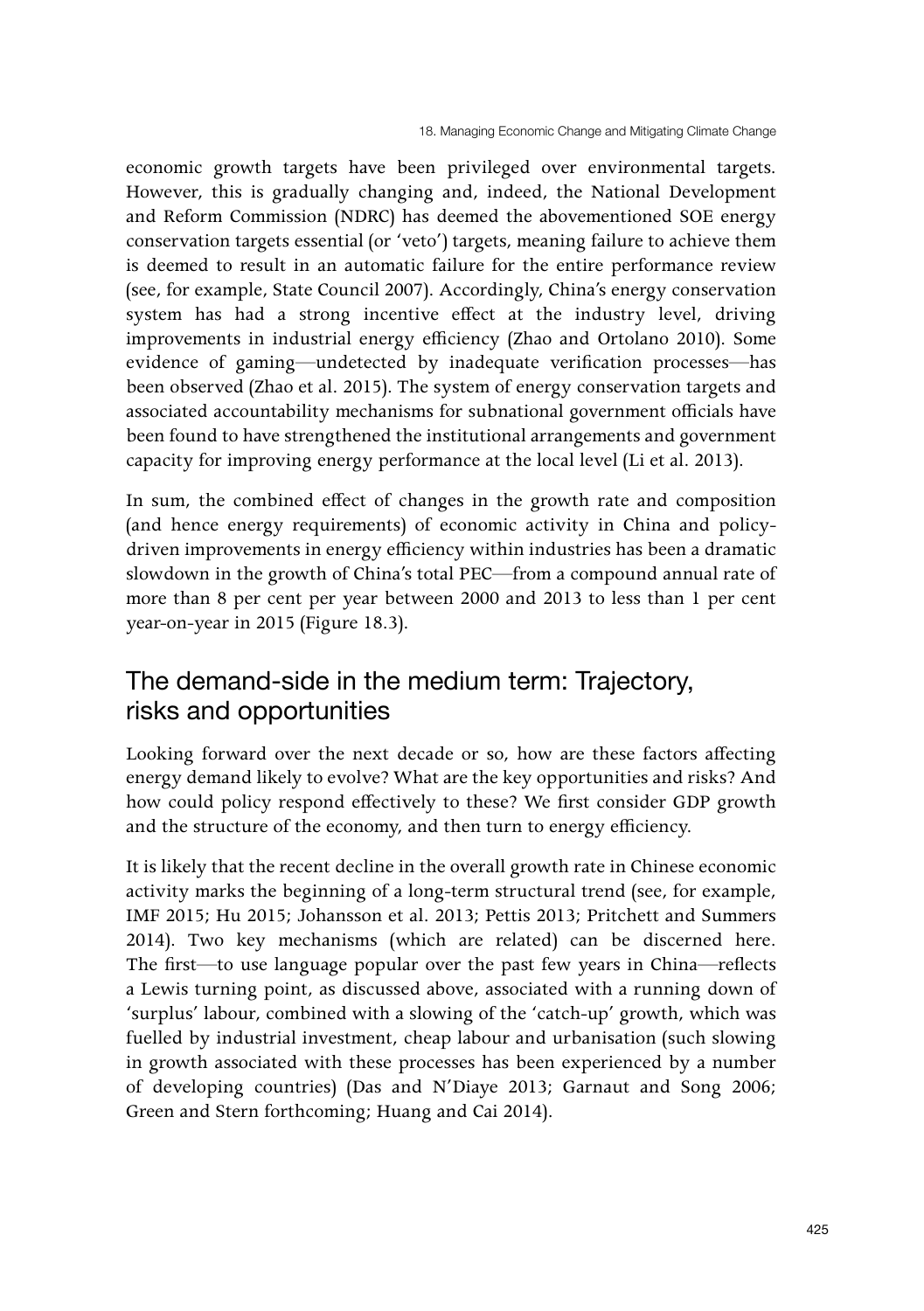The second has more to do with the dynamics of savings and investment in China. As discussed above, the very high investment share of GDP in China is likely to be unsustainable and there are large debt-related vulnerabilities in China's financial sector. Thus, China's investment rate is likely to fall significantly, one way or another, over the next decade (Pettis 2013); there will be a rise in the consumption share, especially of services. Because it is likely, as reflected in the experience of other countries, to be more difficult to obtain very high growth rates from consumption expansion and productivity improvements, compared with the past strong driver of investment in capital stock, this structural transition will entail slower GDP growth for China (though it would significantly improve living standards) (Green and Stern 2016).

In addition to affecting the rate of growth, this structural transition will continue to reduce the energy requirements of China's economic activity in the manner discussed above (Green and Stern 2016). While relative growth in the household, transport and commercial sectors will increase the energy demand from these sectors, such increases are for the foreseeable future likely to be strongly outweighed by the decline in energy demand associated with the shift away from industry, which we expect to continue (Grubb et al. 2015). In particular, we expect to see further declines in heavy industry sectors, with excess capacity such as steel and cement, especially in the near term, as the government prioritises 'supply-side policy' and 'capacity management', and as production in these sectors is restructured and rationalised during the Thirteenth FYP (regarding steel, see, for example, Bloomberg News 2016a, 2016c).

A smooth and successful transition to China's new economic model is far from guaranteed. Success will depend on increasing domestic consumption and on greatly improving productivity—especially of capital—as investment rates fall (Stern 2011; Green and Stern forthcoming). Moreover, obtaining these outcomes will require domestic policy reforms, which will entail transitional costs and political-economic challenges in declining sectors and affected regions (see, for example, Green and Stern 2014, 2016). The alternative to successful transition to the new model is not 'continuation of the old model', as this is effectively impossible (at least in any sustainable sense over the medium to long term) and surely undesirable, for the reasons presented earlier. The unfortunate alternative potential outcome associated with trying to avoid the new model (or something similar) is a sharper decline in growth followed by stagnation (for discussion, see Pettis 2013). Although a degree of stimulus directed towards the drivers of the old model of growth could boost GDP growth of the energy-intensive kind in the short term, it would do so at the cost of sustainable growth in the longer term, as it would undermine much needed efforts towards policy reform, productivity improvement and sustainable debt management (IMF 2015; Green and Stern 2016).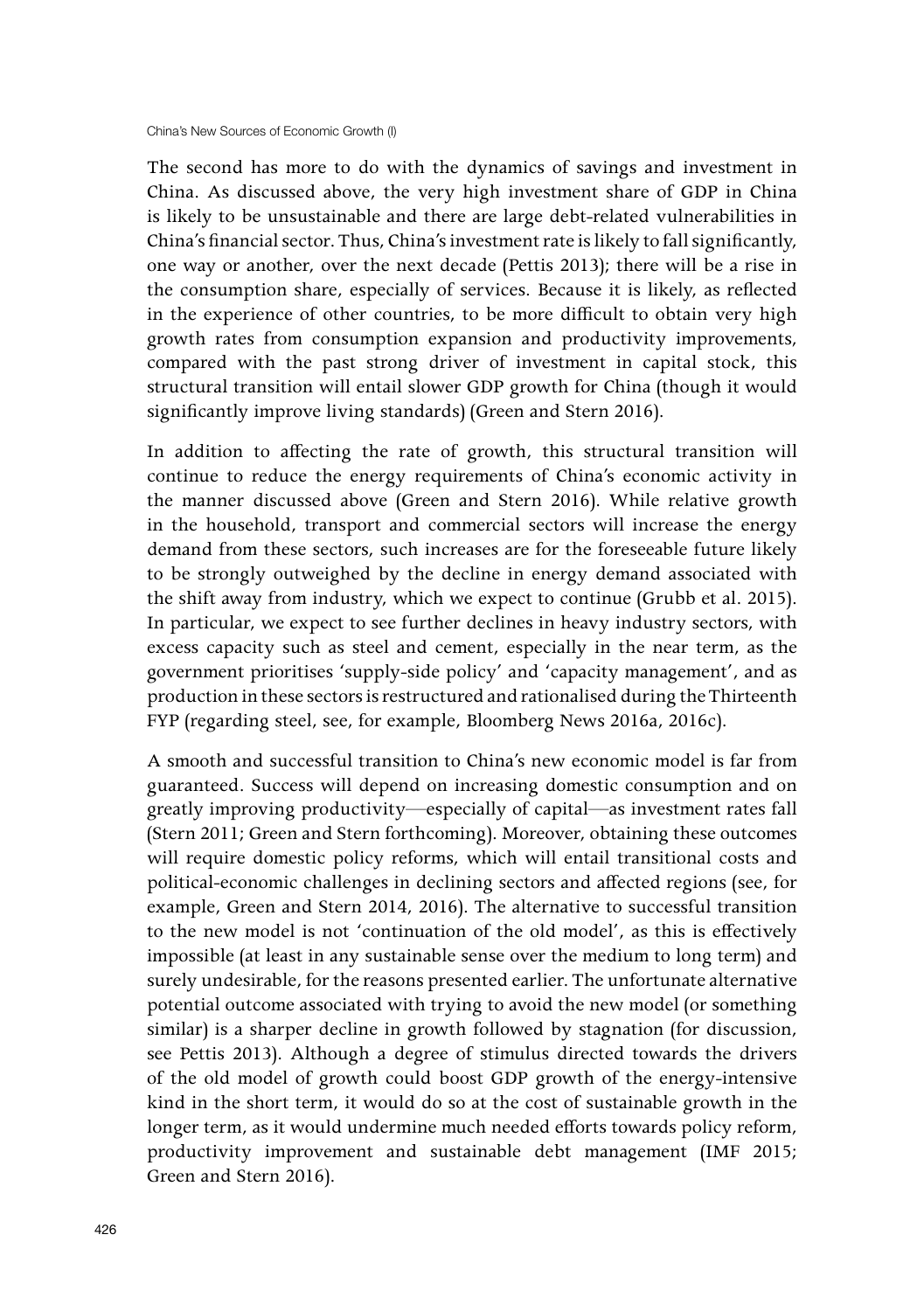There are much better ways than credit-fuelled stimulus of the construction and heavy industry sectors for China to maintain strong aggregate demand and low unemployment through the transition to the new model. One is to increase per capita government spending on provision of social services (education, health care, pensions, welfare support) and to expand coverage to the full resident populations of cities (not merely registered residents). Second, the government could expand specific forms of transitional social protection—such as job retraining and structural adjustment assistance—to facilitate structural change, equip workers with skills in growing economic sectors and reduce the financial impact of transition, especially on workers and affected communities. A third response is to incentivise a redirection in investment towards decarbonisation of the economy, environmental clean-up, pollution reduction and energy and resource efficiency (see further Green and Stern forthcoming). Each of these areas does indeed feature strongly in the Thirteenth FYP. While many of these (education, skills, environmental services and so on) might be classified as consumption (public or private) in conventional terms of accounting, they could—and, in our view, should—be seen as investments in human and natural capital.

The future rate of decline in energy intensity depends also on continued improvements in energy efficiency—that is, within industries. There are several reasons recent improvements are likely to continue at (at least) a similar rate to those of recent years: China remains far from the energy efficiency frontier (Baeumler et al. 2012; Hove et al. 2015); the energy efficiency frontier is likely to expand rapidly in the next decade as countries increasingly decarbonise their energy sectors; energy conservation policy, which yields multiple economic, environmental, social and geopolitical benefits, remains a key policy focus for government, as evidenced in the Thirteenth FYP;<sup>5</sup> and China has relatively successful systems and policies in place to incentivise and monitor energy conservation improvements (as discussed above), which can be strengthened and built on.

Against this must be weighed a number of risks on the energy efficiency front. One is that energy efficiency improvements slow within the heavy industries experiencing structural stagnation or decline. Another is that the fast-growing household and commercial sectors will lead to rapid growth in energy demand for vehicles, buildings and appliances. In each of these cases, there is a critical role for policy—from factor pricing to regulated standards and from urban planning to government procurement—to ensure or encourage high and continuously improving standards of efficiency in new capital stock (for example, buildings,

<sup>5</sup> For example, the 'use of energy and resources more efficiently' is a key component under the 'Promoting green, circular, and low-carbon development' major task of the plan.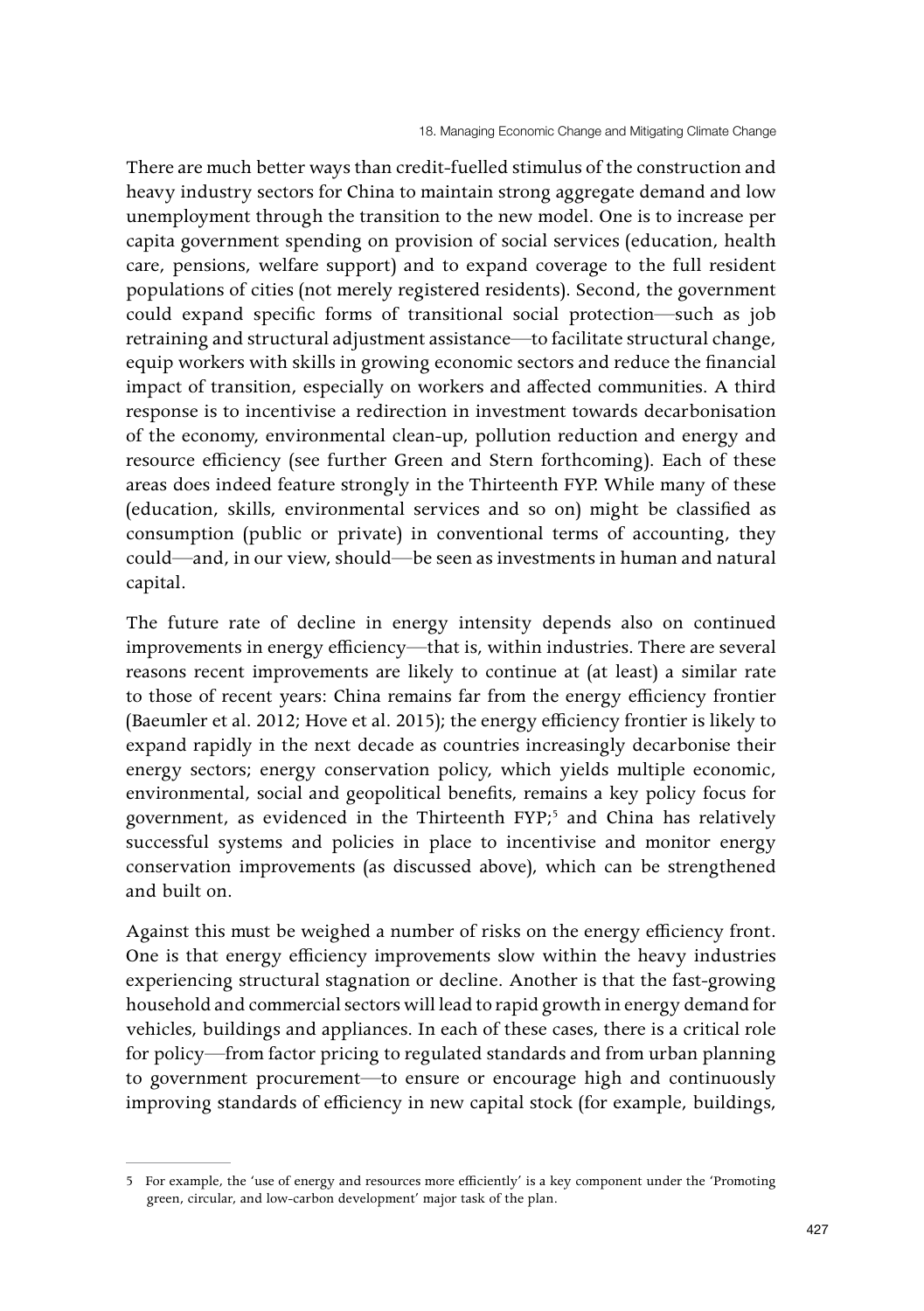vehicles and appliances) and the efficient retrofitting of existing building stock and industrial facilities (Green and Stern 2014; Hove et al. 2015; World Bank and DRC 2014).

Overall, in light of forecast slower growth, the changing structure of economic activity and continued energy efficiency improvements, we anticipate only modest growth in China's PEC over the next decade—of less than 2 per cent per annum, based on what are arguably conservative assumptions across each of these dimensions (see Green and Stern 2016: Section 4). Being less conservative, one can see how a continuation of patterns from 2014–15 could lead to a scenario in which GDP growth averages 5–6 per cent and annual reductions in energy intensity also average 5–6 per cent over the next decade. Under this scenario, the range of PEC growth could be centred on zero. This would imply that every tonne of carbon dioxide per unit of energy saved on the supply side would translate into an equivalent absolute reduction in carbon dioxide.

# The supply side: Beyond peak coal

We now turn to analysing policies and trends on the energy supply side. We begin by looking at measures relating to the diversification of China's energy supply and at the outcomes that have been achieved in terms of the energy production and electricity generation mix. We then consider China's main targets and policies aimed at reducing GHG emissions per se. Finally, we consider the outlook on the energy supply side over the decade ahead and discuss some potential issues and challenges.

### Diversification of China's energy supply: Motivations, measures and outcomes

Coal has long been the dominant source of energy consumed in China, accounting for around two-thirds of PEC in 2014 (NBS 2015a). Between 2000 and 2013, Chinese coal consumption grew at a compound average rate of more than 8 per cent per year (NBS 2015a). By the end of that period, China was consuming half of the coal consumed in the entire world.

Over the past decade or so, China has for various reasons increasingly sought to diversify its energy supply (Boyd 2012). The first motivation is energy security. After China's energy consumption increased dramatically in the first half of the 2000s (during which time the energy intensity of GDP actually increased for a brief period), energy security became a more important issue for Chinese policymakers (Baghat 2010; Boyd 2012). As China became increasingly dependent on imported fossil fuels in the subsequent decade—for example, China is a large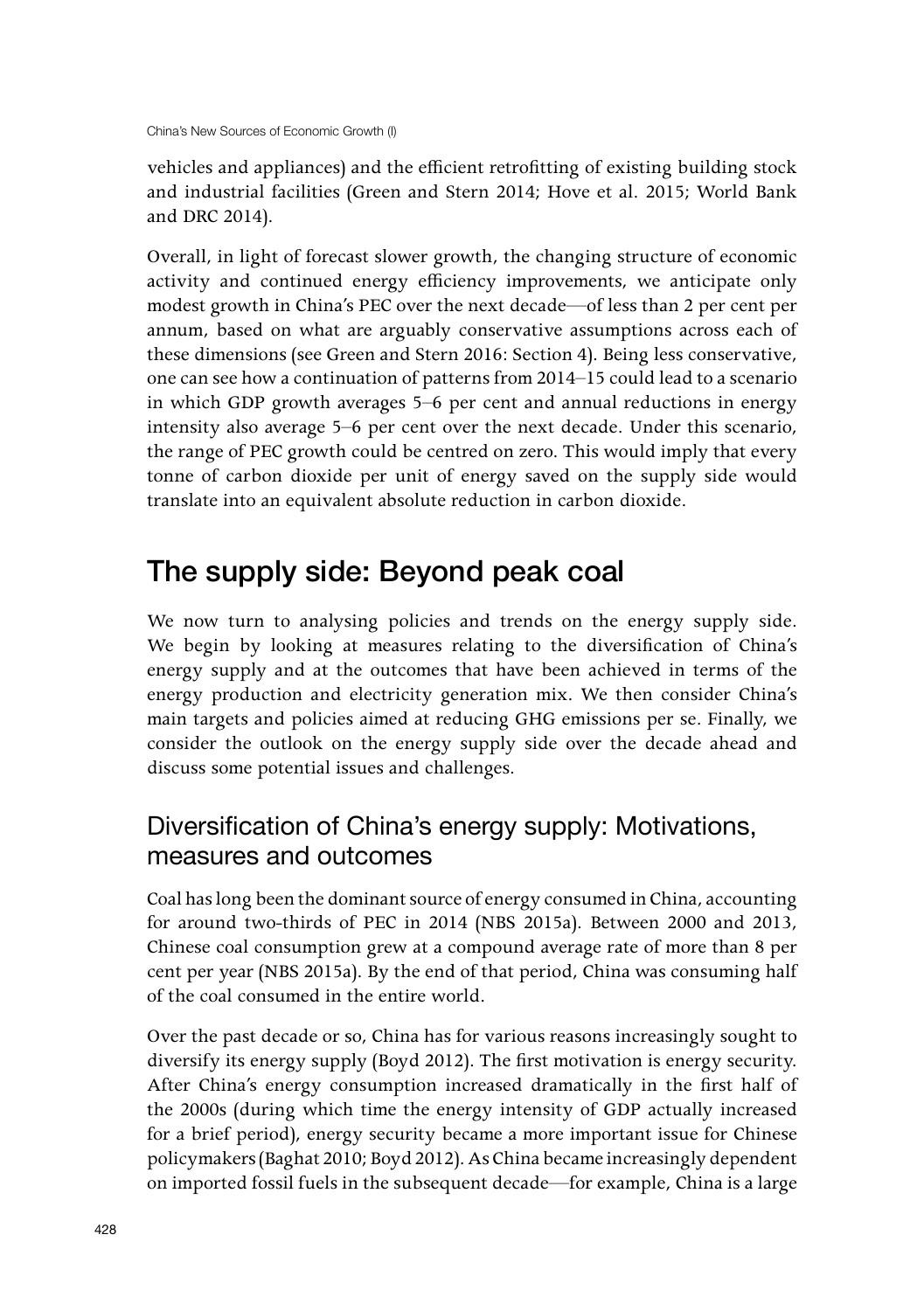importer of oil and gas, and it became a net coal importer in 2009—it became increasingly exposed to international energy prices. This exposure poses not only geopolitical risks for China, but also economic risks:

Compared to developed economies, China's economy is more exposed to price volatility in the global energy market due to its fossil fuel dominated energy structure and high proportion of secondary industry. Sectors of the economy with high exposure to price risk account for about 20% of GDP, several times higher than that in the developed economies. (Global Commission on the Economy and Climate 2014, p. 1)

Accordingly, energy security has remained high on the government's policy agenda.

A second motivating factor behind China's energy supply diversification is the strategic development of innovation-oriented manufacturing industries in renewable and nuclear energy, for which considerable government support has been provided. During the 2000s, China began strongly supporting the development of its wind (Dai et al. 2014; Wang et al. 2012), solar photovoltaics (Zhang et al. 2014) and nuclear (World Nuclear Association 2016) industries. While there have been ups and downs, China has had considerable success in developing internationally competitive companies with innovative capabilities in these industries (Nahm and Steinfeld 2014). As noted earlier, as China transitions to its new growth model, it needs, and indeed aspires, to rely more on productivity improvements, innovation and higher value-added sectors for its industrial growth. In this context, it has identified low/zero-carbon electricity generation, advanced electricity grid infrastructure and clean transportation industries (including the energy efficiency technologies and services sector and 'new energy vehicles', among others) as key sources of future industrial growth and has targeted these for ongoing state support (Xinhua 2015; ERI 2015; Nahm and Steinfeld 2014; Ng et al. 2016).

A third motivation for diversifying the energy supply—and one that has increased rapidly in salience since the latter part of the previous decade—has been to combat China's worsening levels of air pollution, especially in its coastal megacities (Sheehan et al. 2014). A fourth motivation for diversification is to contribute to the mitigation of climate change (Boyd 2012).

These diverse motivations have resulted in a complex web of targets, policies and state investments (for simplicity, we will refer to these collectively as 'measures') aimed at diversifying China's energy supply away from coal.

These include, first, various measures aimed at expanding the supply of 'nonfossil' (renewable and nuclear) power generation and expanding the supply of natural gas in power generation, industry and buildings. The government has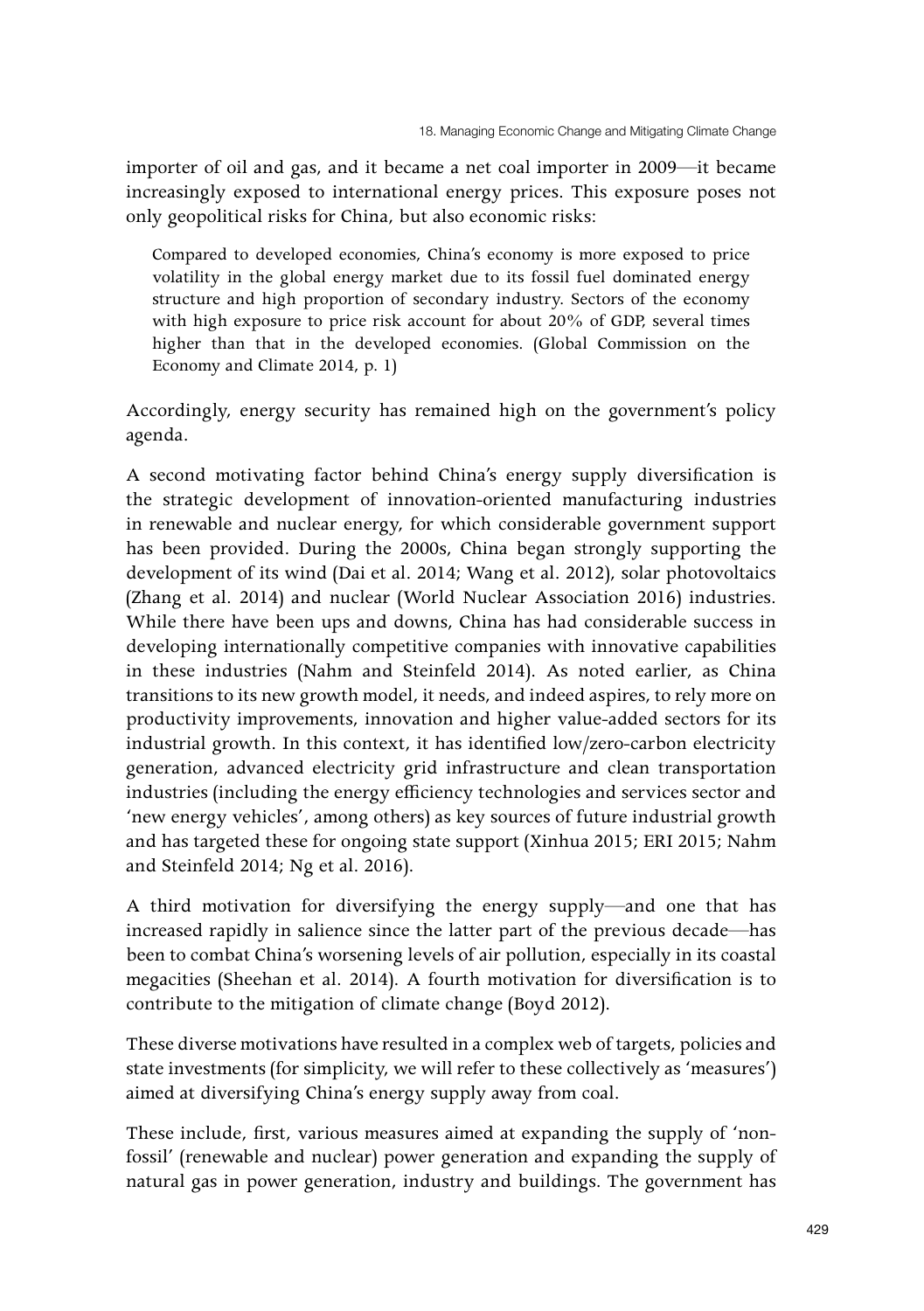set overall targets for the non–fossil fuel share of PEC of 15 per cent by 2020 and 20 per cent by 2030, as well as absolute capacity targets for individual energy sources. It has also introduced various support mechanisms to encourage wind and solar power production,<sup>6</sup> nuclear energy<sup>7</sup> and innovation in each of these areas (Andrews-Speed 2012). As the electricity mix has diversified towards increasing amounts of variable (wind and solar) and invariable (nuclear) generation in more diverse geographic locations—and in anticipation of future such expansions—the government has also encouraged the expansion of highvoltage electricity transmission networks and the development of energy storage (especially pumped hydro sites and a battery storage industry) (Garnaut 2014; Mathews and Tan 2014).

As air pollution reduction has become a more urgent priority in recent years, government energy policy has increasingly expanded beyond attempts to increase the relative shares and absolute levels of non-coal energy sources to encompass direct controls on coal production and consumption (Sheehan et al. 2014). For example, in 2013, pursuant to its Air Pollution Prevention and Control Plan (State Council 2013), the government established coal caps in nine provinces and cities that together account for 30 per cent of China's coal consumption (Song et al. 2015). In the key economic regions that are heavily affected by air pollution—Beijing–Tianjin–Hebei, Yangtze River Delta and Pearl River Delta the plan prohibits the building of new coal-fired power plants and seeks to remove some heavy industry from these regions. This set of measures extends well beyond longer-standing (and ongoing) measures to improve the efficiency of China's coal-fired power generation fleet by replacing the least-efficient and highest-polluting plants with larger and more efficient ones (Mai and Feng 2013).

Efforts to reduce coal consumption in industry, which accounts for about half of China's total coal consumption, are also under way. The downward pressure on industrial coal use resulting from falling steel and cement output (discussed above) is being compounded by trends within these industries to substitute away from emissions-intensive production processes, such as by using electric arc furnaces using recycled scrap steel.<sup>8</sup>

The results of all these and other measures can be measured partly in terms of expansion in non-coal energy capacity (see Figure 18.4). For example, China installed a record-breaking amount of wind and solar power in 2015 (more than 30 GW and 18 GW, respectively), as well as 18 GW of hydro-electric and 6 GW of nuclear power.

<sup>6</sup> These include, for example, the Renewable Energy Law (introduced in 2005 and subsequently amended), feed-in tariffs for distributed solar rooftop installations and provincial renewable energy deployment quotas (Chu 2015).

<sup>7</sup> Including setting wholesale prices (World Nuclear Association 2016).

<sup>8</sup> Ross Garnaut (Personal communication, 12 March 2015).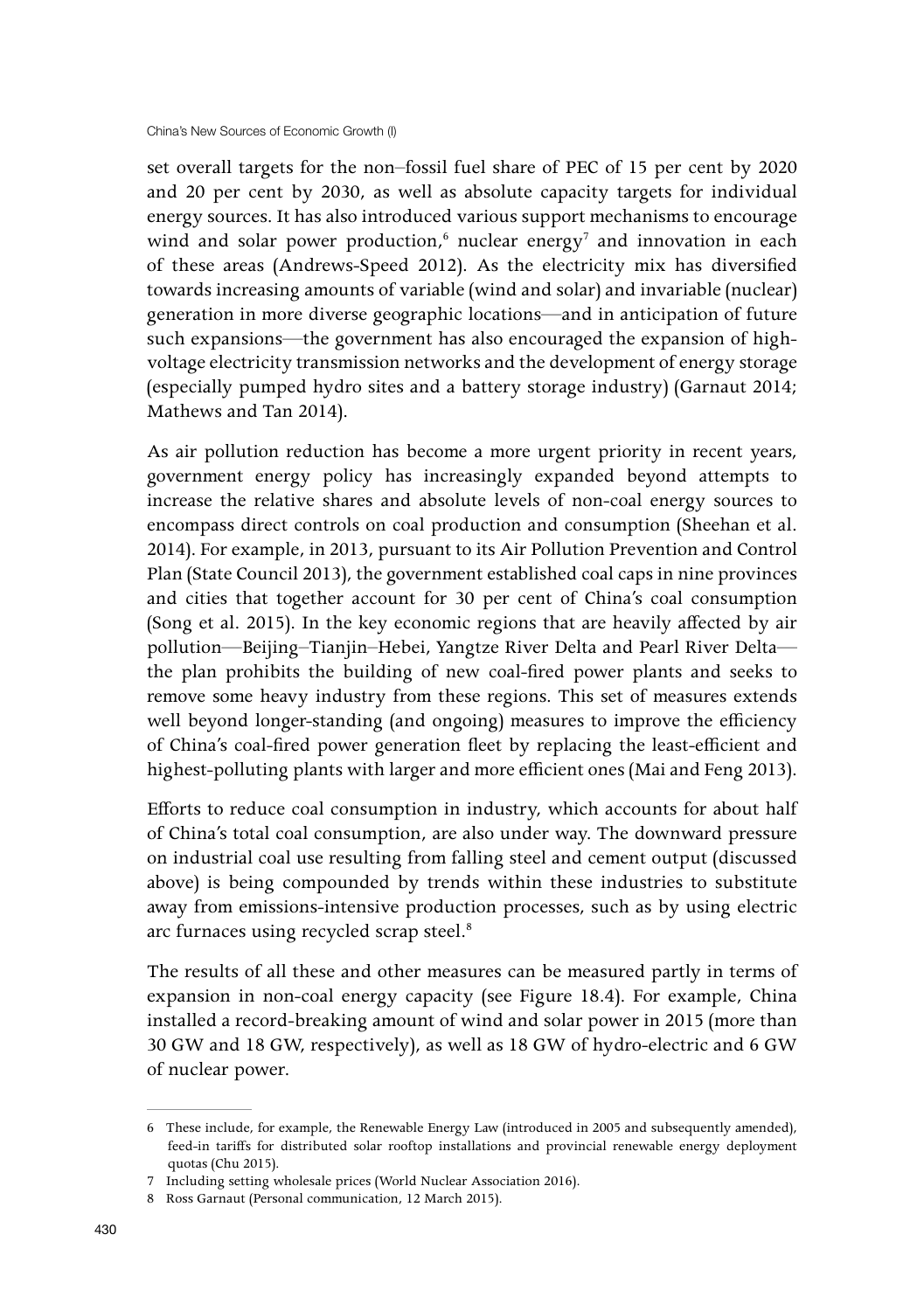18. Managing Economic Change and Mitigating Climate Change



#### Figure 18.4 Electricity generation capacity in China by source

Sources: Data for 2015 total capacity from NBS (2016); capacity additions in 2015 inferred from difference between NBS (2016) data and 2014 data from China Electricity Council (2015); 'thermal' category includes coal, gas, biomass, cogeneration and wastes and is not disaggregated in Chinese statistics; the 'total' figure is as reported in NBS (2016) and is, for reasons that are not clarified, greater than the sum of the components also reported therein.

The non-coal energy capacity expansions of recent years have also contributed greatly to changes in China's electricity generation mix, such that coal-fired power generation has fallen for the past two years as generation from other sources has expanded (see Green and Stern 2015; NBS 2016; Plumer 2016). These shifts in the electricity market, along with changes in industrial energy consumption, add up to a profound change in China's overall energy supply mix (Figure 18.5).



#### Figure 18.5 Total PEC by source

Sources: NBS (2015a, 2016).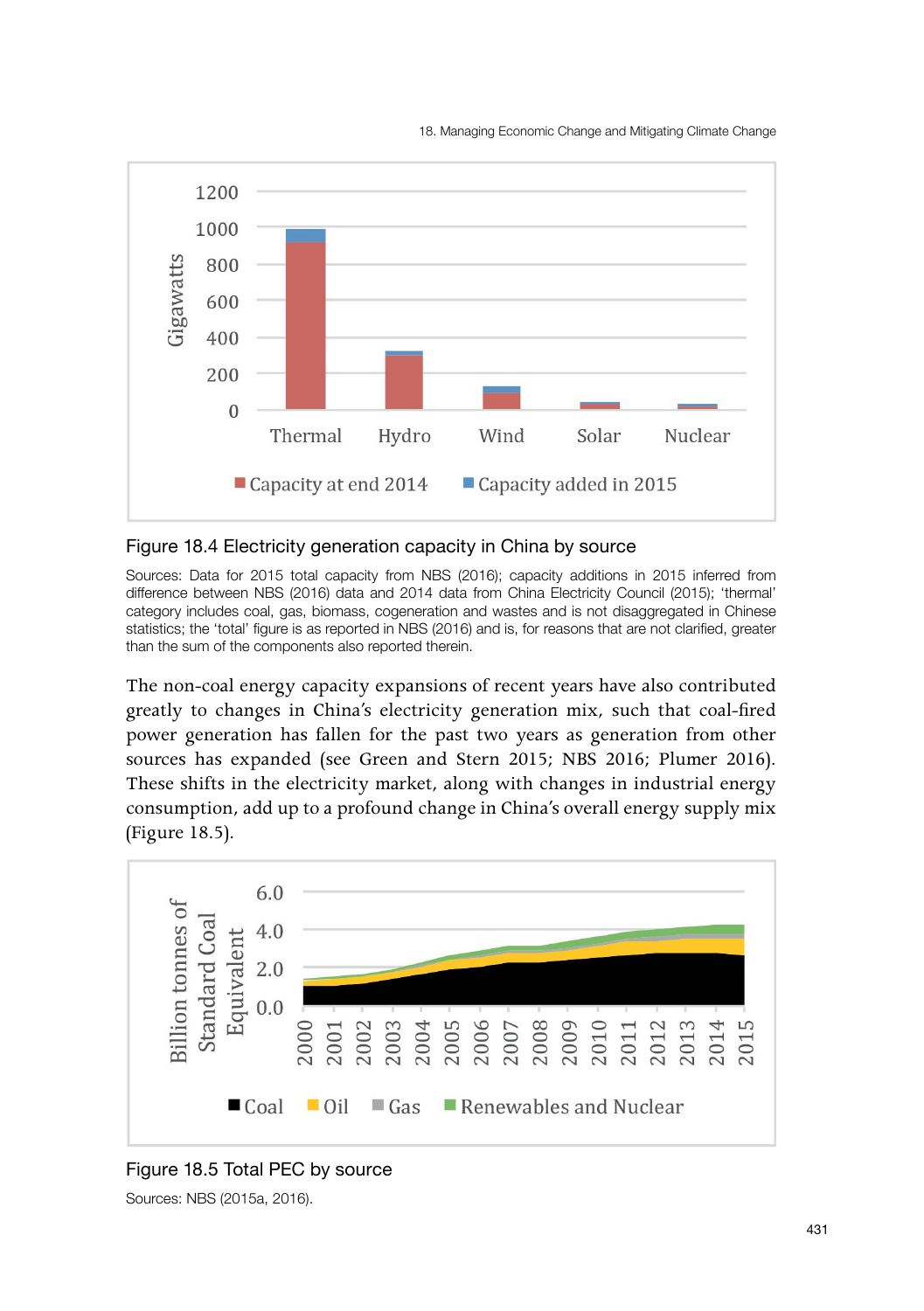In 2014–15, these changes in the energy supply mix combined with the dramatic slowdown in energy demand growth to cause a remarkable turnaround in China's coal consumption (see Figure 18.5). Measured in terms of energy content, China's coal consumption was flat in 2014<sup>9</sup> (NBS 2015a; EIA 2015)<sup>10</sup> and in 2015 it fell by more than 3 per cent, according to preliminary estimates (NBS 2016). After compound annual growth in coal consumption of more than 8 per cent per year between 2000 and 2013, this turnaround is remarkable. The rapid change is also reflected in coal production and import data for 2014 and 2015; coal production fell 2.5 per cent in 2014 and a further 3.3 per cent in 2015, and coal imports fell 10.9 per cent in 2014 and 29.9 per cent in 2015 (NBS 2015b, 2016). Because the decline in China's coal consumption is caused by a combination of forces on the demand and supply sides that are overwhelmingly structural, it is likely, in our view, that China will never again consume as much coal as it did in 2013–14. In other words, history will likely show that 2013–14 marked the peak in Chinese coal consumption.<sup>11</sup>

#### Measures to reduce GHG emissions per se

All of the strategies, policies and other changes discussed so far affect GHG emissions in a more or less indirect way, through their effect on energy-intensive economic activity or the energy supply mix. In addition, China has introduced a number of measures aimed at reducing GHG emissions per se. We focus here on two such measures: China's targets for reducing the carbon dioxide intensity of GDP and the associated governance arrangements, and carbon emissions trading.

<sup>9</sup> When measured in terms of physical tonnage, coal consumption fell by 2 per cent in 2014 (EIA 2015). The difference between the energy content (standard coal equivalent, SCE) and physical tonnage measurements reflects the increase in the average quality (hence energy content) of coal burned in China in 2014. Preliminary statistics from China's National Bureau of Statistics (NBS 2015b) had earlier estimated a 2.9 per cent decline in coal consumption in SCE terms in 2014, before changes in average energy content were factored in.

<sup>10</sup> China's National Bureau of Statistics (NBS 2015a) reported an increase of less than 0.06 per cent in the consumption of coal in SCE terms in 2014 compared with 2013. The figures cited here take into account the upward revisions to China's historical coal consumption made by China's statistical agencies following the five-year economic census, which took place in 2013. The census put China's coal data on a surer footing.

<sup>11</sup> While there has been considerable attention paid to anomalies and revisions in China's recent historical coal data up to the end of 2013 (Buckley 2015; Wilson 2015; Wynn 2015), the 2014 and 2015 data are likely to be relatively accurate owing to changes in calculation methods made following China's five-year economics census in 2013. The 2014–15 data, moreover, are consistent with wider market trends, most relevantly in thermal electricity generation (for which data are more reliable due to metering) and in heavy industry sectors such as steel and cement, discussed above (see China Shenhua Energy Company Limited 2015: 14–15; Green and Stern 2015). Accordingly, it is highly unlikely that the 2014–15 coal data misrepresent the general picture over this period: flattening and then falling coal consumption, production and imports.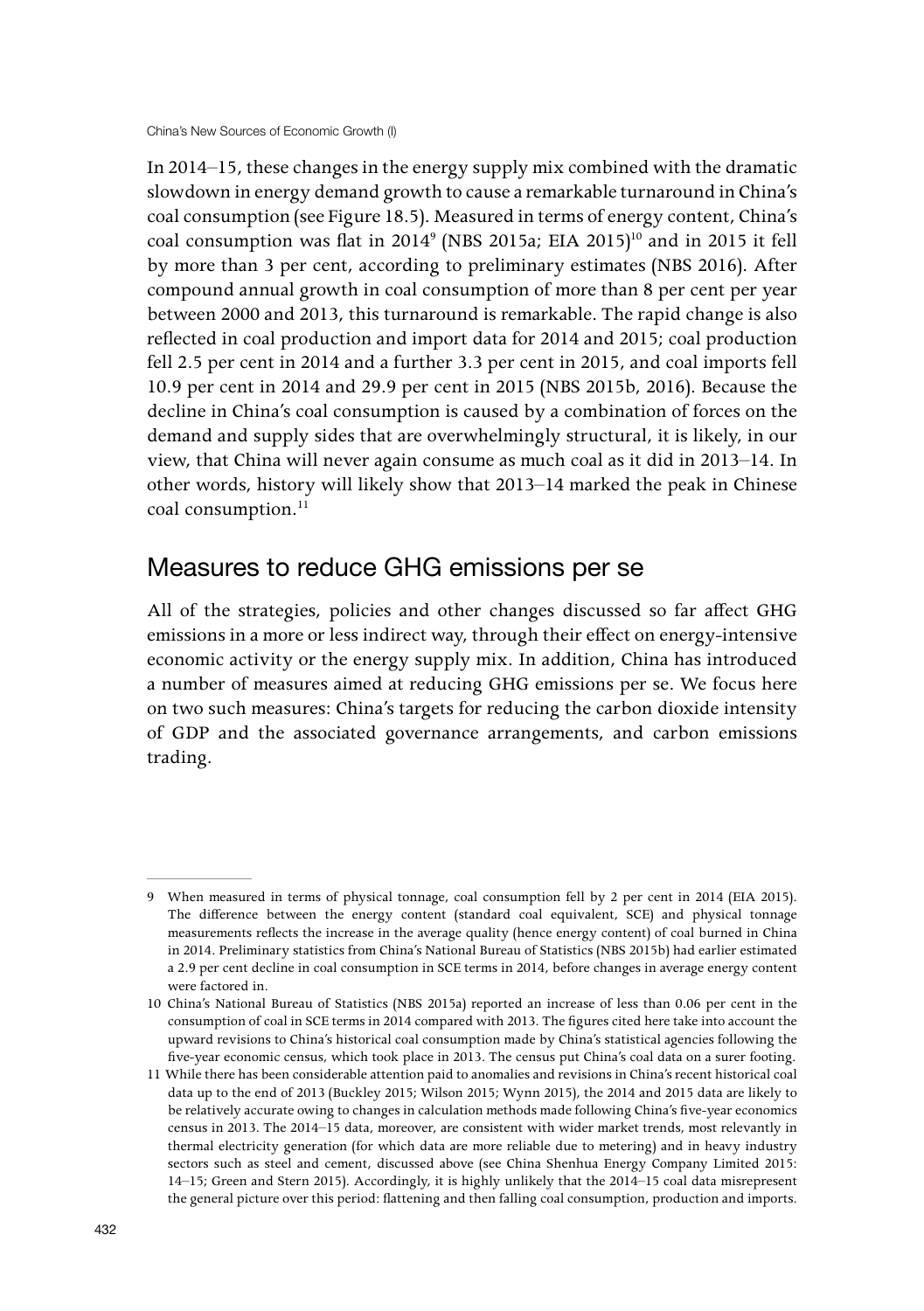China has, since its Twelfth FYP (2011–15), adopted targets to reduce the carbon dioxide intensity of GDP, expressed against a 2005 baseline. The targets initially set were to achieve a 17 per cent reduction by 2015—which it has achieved and a 40–45 per cent reduction by 2020.<sup>12</sup> The Thirteenth FYP includes a target of reducing the carbon dioxide intensity of GDP by 18 per cent over the course of the plan—that is, by 2020—compared with 2015 levels. This equates to a 50 per cent reduction on 2005 levels, implying a strengthening of the 2020 target compared with the original 40–45 per cent target, a recognition that China will likely 'far surpass' the latter target (Xie, quoted in King 2016).<sup>13</sup>

China's carbon dioxide intensity reductions have occurred largely because of the economic factors and policy measures already discussed in this chapter. Relatively little progress has been made in developing robust systems for incentivising subnational governments and SOEs to reduce carbon dioxide intensity per se, especially when compared with the efforts that have gone into energy conservation and non-coal energy expansion. Determining the achievement of carbon dioxide intensity targets at the micro level requires not only granular data on economic activity but also a detailed system for the monitoring, reporting and verification (MRV) of carbon dioxide emissions at a scale relevant to the performance evaluation—for example, at a provincial scale for provincial officials and at a facility and enterprise scale for enterprises. Establishing such systems is a major task in any country; it is enormous in a country as large and administratively complex as China. While ongoing efforts are being undertaken to improve carbon dioxide MRV mechanisms, comprehensive systems are still lacking. For example, despite the inclusion of the carbon dioxide intensity target in the Twelfth FYP, it was not until August 2014 that the NDRC released the implementation plan for the evaluation of performance against this target. Many provinces have not implemented provincial versions of the Implementation Plan and, as of 2015, the NDRC had not done any formal assessment of progress made by provinces in achieving targets.

Robust facility-level and enterprise-level MRV systems for GHGs are but one of many institutional prerequisites for an effective carbon emissions trading scheme (ETS), $14$  which is the other key measure China has introduced to mitigate GHG emissions per se.

<sup>12</sup> Aggregate carbon dioxide emissions can be inferred from economic activity and energy data, without the need for facility and enterprise-level carbon dioxide data.

<sup>13</sup> However, on our forecasts, even the strengthened target is likely to be beaten (Green and Stern 2016: Section 4).

<sup>14</sup> Such systems are necessary to determine the annual emissions produced by a facility or enterprise, and hence determine the liability of the facility operator or enterprise owner to acquire (and, at the end of a compliance period, surrender to the relevant regulator) carbon permits in respect of their emissions.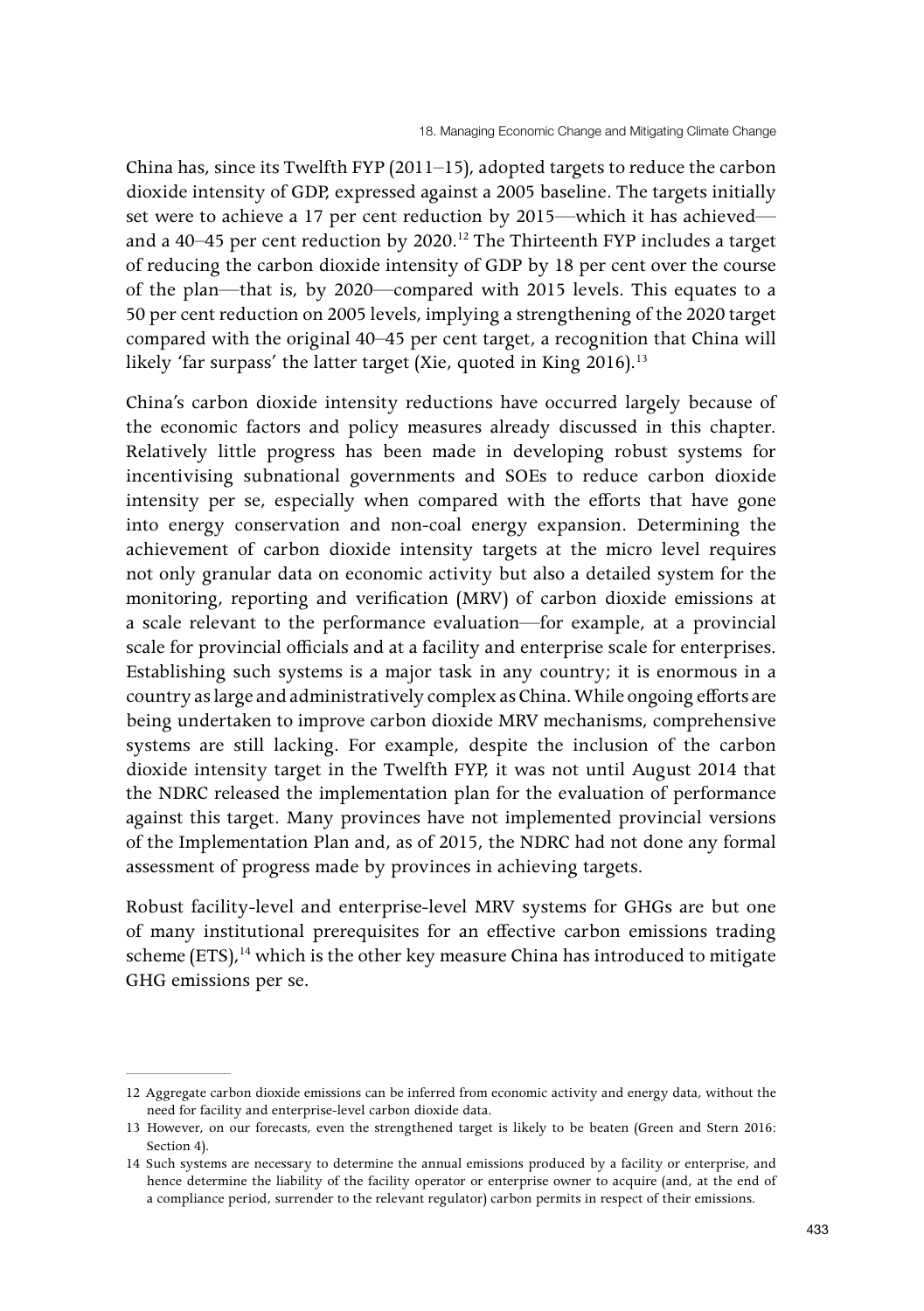Seven Chinese pilot ETSs—covering two provinces and five major cities—were established during 2013–15. By design, the features of the schemes vary (as do the economic characteristics of the regions themselves). The schemes were established as policy experiments to generate useful lessons and build capacity on the basis of which a national ETS could be developed during the Thirteenth FYP (Zhang 2015).

Ex ante analyses of the expected barriers to effective ETS operation in China (Baron et al. 2012; Jiang 2013; Kong and Freeman 2013; Lo 2013; Lo and Howes 2014; Shen 2013; Teng et al. 2014; Zhang et al. 2014), early ex post facto analyses of the operation of the pilot schemes (Jotzo and Löschel 2014; Lo 2015; Yu and Lo 2015; Shen 2014; Zhang 2015) and expert survey data (de Boer et al. 2015) identify a wide range of major challenges and barriers to the effective development and implementation of such schemes in China. These barriers and challenges include technical complexities concerning issues of institutional design, such as transparent, specific and comprehensive legal provisions for cap-setting, allowance allocation, MRV, liability and enforcement; technical and organisational matters such as the establishment of robust emissions measurement and reporting systems, registries and exchanges and regulatory agencies for market oversight; institutional and political challenges concerning complementary electricity market reform; incongruent cultures and incentive structures among the relevant business sectors; excessive state intervention in market operations; and incomplete regulatory institutions.

Notwithstanding these barriers and challenges, China's Thirteenth FYP confirms that a national ETS will be established, including the release of regulations and oversight systems, and will build on the current pilot schemes (Reklev 2016a). At the time of writing, key officials had foreshadowed the start of the national ETS in the second half of 2017 (Reklev 2016b). The provinces and regions will reportedly be allocated individual intensity targets that add up to the national 18 per cent carbon dioxide intensity reduction goal, and these provincial targets will then be allocated to industries in covered sectors, which include petrochemicals, chemicals, building materials, iron and steel, nonferrous metals, paper production, electricity generation and aviation (Reklev 2016a). The government's preference appears to be to determine allocations on the basis of sectoral emissions intensity benchmarks, so as to mitigate the risk of overallocation that comes with allocations based on absolute emissions targets (Reklev 2016b).

The barriers and challenges identified above—many of which have afflicted ETS experiments in advanced developed countries—will likely constrain the contribution that China's planned national ETS will be able to make to its wider climate mitigation effort for the foreseeable future. The rollout of the national ETS scheme may well benefit that wider effort indirectly, just as the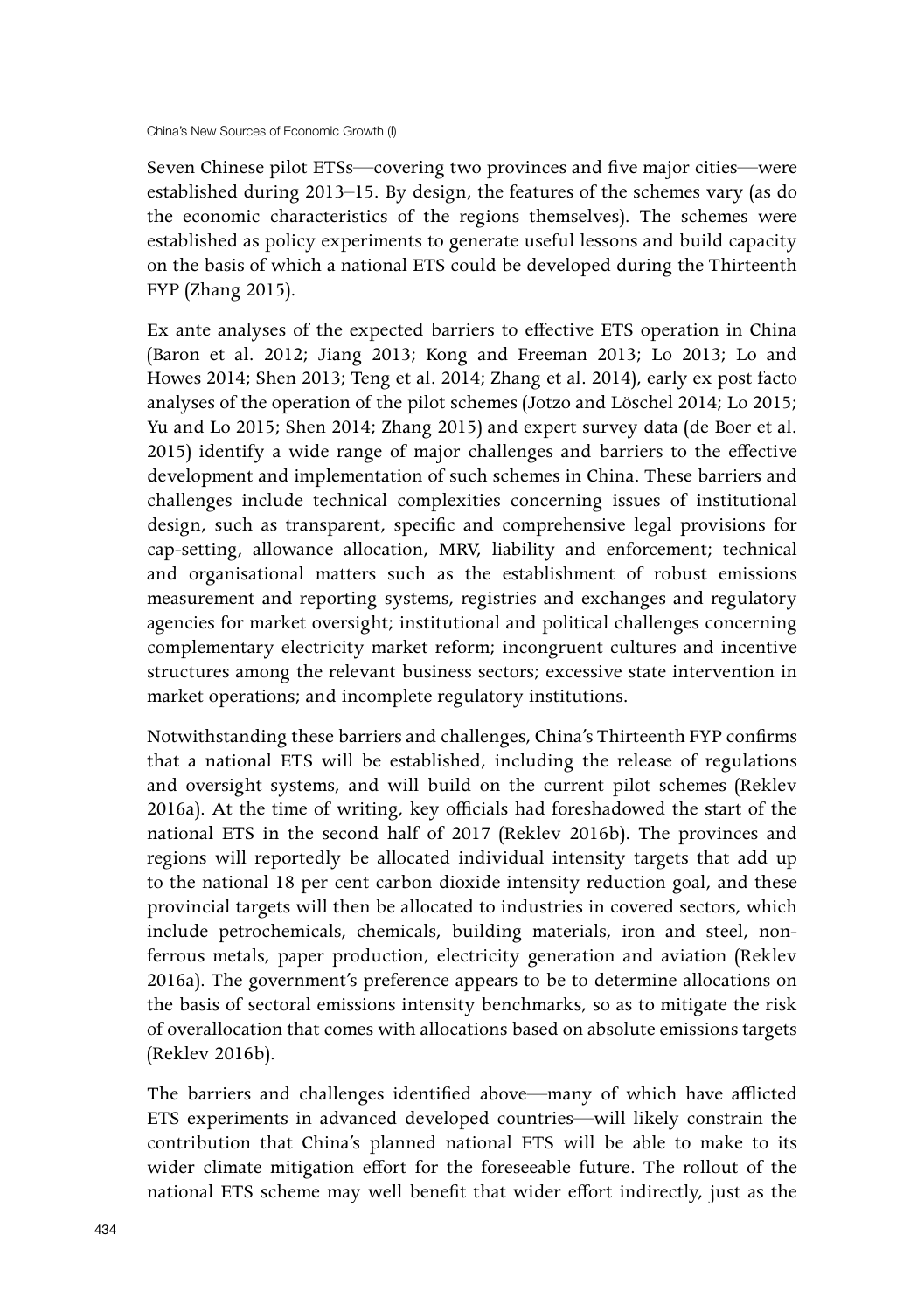pilot schemes have likely done (see Kong and Freeman 2013), including through capacity building, improvement of MRV systems and increased awareness of mitigation opportunities and strategies among Chinese firms and government officials. More substantively, structuring the scheme to focus on intra-industry carbon intensity improvements (as appears to be the preferred direction) may help with ongoing efforts to improve energy efficiency within heavy industries during an expected difficult period for such industries (Green and Stern 2016). Nonetheless, the barriers and challenges to the MRV and trading of carbon dioxide emissions suggest that other new supply-side measures may be worth considering as means to achieve rapid climate change mitigation. We have argued in the past that a combination of direct regulation and upstream taxation of fossil fuels, especially coal, would likely be relatively effective and efficient in the Chinese context (Green and Stern 2014, 2015).

In sum, despite the intense interest of the international climate policy community in China's carbon dioxide intensity targets and nascent carbon trading schemes, these measures have in fact played very little role in the radical shift in China's emissions trajectory that has occurred over the past few years (Green and Stern 2016). Moreover, while the importance of these measures is likely to grow over the next decade, we nonetheless think that they will remain less important than the other factors we discuss in this chapter, on both the demand side (discussed earlier) and the supply side. We now turn to the main drivers on the supply side over this future period.

#### Energy supply over the medium term: Transformation without growth?

Over the next decade, we expect continued transformation of China's energy supply, albeit with much uncertainty about the pace of change. We focus here on the electricity and transport sectors.

As discussed earlier, we forecast relatively flat demand for electricity over the next decade. This will create a new dynamic: whereas previously China's investments in non-coal capacity have supplied incremental demand, now new supply will be competing for dispatch in a relatively static market, intensifying competition for market share.

On the one hand, we expect China's expansion of non-coal and non–fossil fuel electricity generation capacity to continue apace, driven by the same motivations identified earlier: energy security, air pollution reduction, industrial modernisation and climate change mitigation. 'Greening' is a central theme of the Thirteenth FYP, which encompasses support for new energy industries, green cities, green finance, modern energy systems, clean energy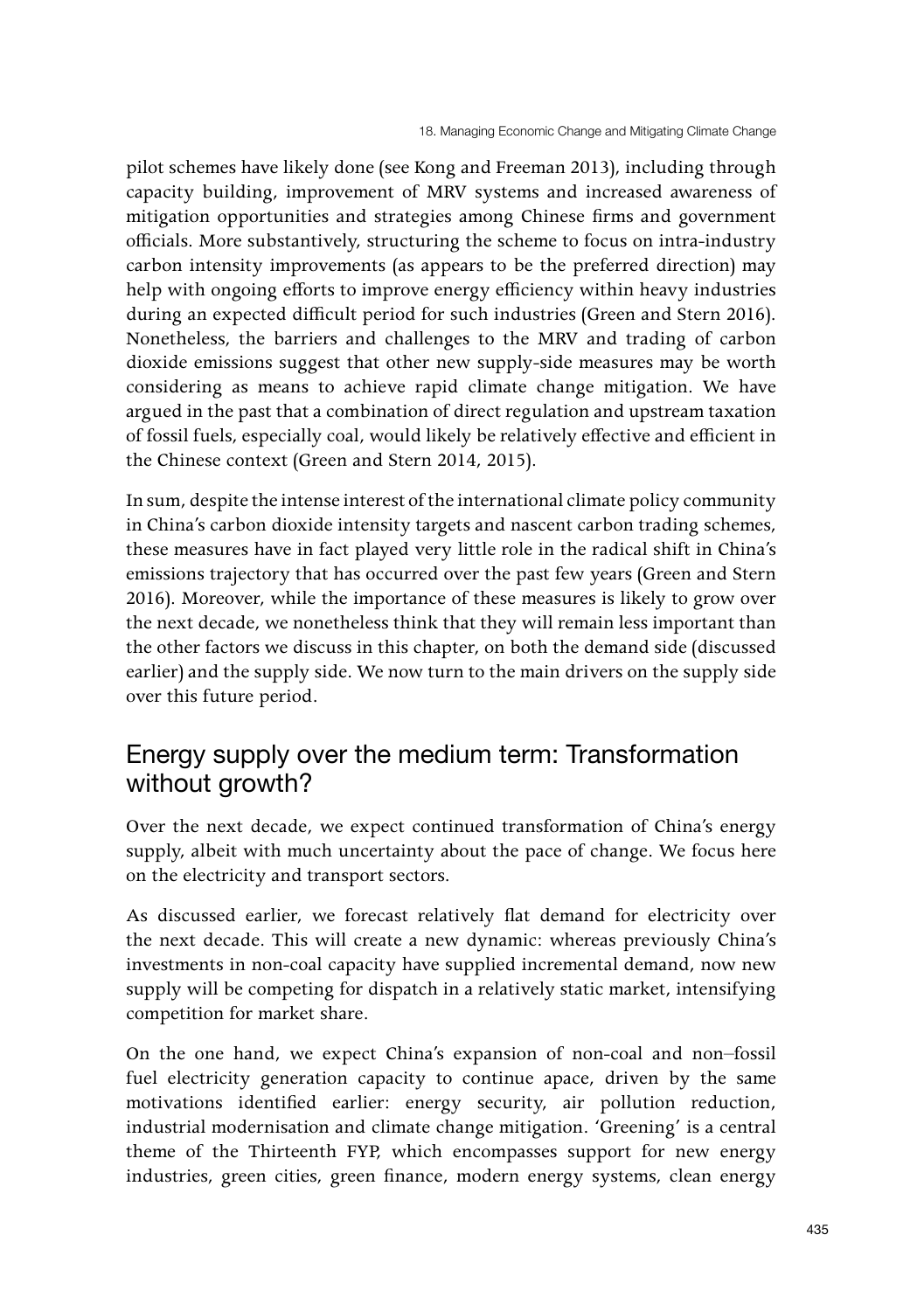innovation and controlling GHG emissions. In this context, and as more detailed plans and policies for the energy sector over the coming period are developed, we expect state support for financing, manufacturing, deploying, researching and developing zero-emissions electricity generation sources and associated infrastructure and technologies (for example, grid infrastructure and energy storage) to be prioritised and strengthened (see also PBC and UNEP 2015; Kuijs 2015).

Moreover, China's technology-specific absolute targets for capacity expansion in renewable energy have been consistently revised upwards by energy planning agencies as costs have plummeted and the industries have grown (Jiang 2014; Reed 2015). We expect these trends to continue as China and the world move increasingly decisively away from fossil fuels, resulting in the achievement, and possibly raising, of targets for solar and wind energy (currently 150–200 GW and 250 GW, respectively). Hydro-electric capacity is likely to expand over the next five years, though constraints on appropriate sites are likely to limit expansion beyond that time. China's highly ambitious targets for nuclear energy and gas may not be met, yet we still expect large build-outs of nuclear and gas-fired electricity capacity (for more detailed discussion, see Green and Stern 2015: 36–39; World Nuclear Association 2016). The continued expansion of non-coal energy infrastructure plays to China's institutional strengths in engineering, manufacturing and mobilising infrastructure finance, and its strong track record in this area provides reasons for optimism about future potential. Favourable international market, technology and financing trends in the renewable energy sector, buoyed by the recent Paris Agreement, should complement China's expansion.

On the other hand, ensuring that China's growing zero-carbon and low-carbon electricity sources are able to achieve their full potential for reducing the carbon intensity of electricity generation will require China to overcome a number of institutional and political hurdles that are likely to prove more challenging. A key set of institutional reform priorities involves marketisation and pricing reforms in the electricity sector. Fossil fuel production and electricity production currently enjoy a range of subsidies and are pervasively undertaxed (CCICED 2014), putting renewable energy in particular at a competitive disadvantage. A key priority is to remove subsidies for, and increase taxes on, fossil fuels, especially coal, so that prices for these pollution-intensive commodities more closely reflect their full social costs.15 Additionally, reforms to the electricity sector are needed to ensure that prices paid by consumers and to generators fully reflect these social costs and to ensure therefore that the lowest-carbon,

<sup>15</sup> We have advocated a rising coal tax as a highly efficient and administratively effective measure that would be well suited to China's institutional context (Green and Stern 2014, 2015; see also CCICED 2014).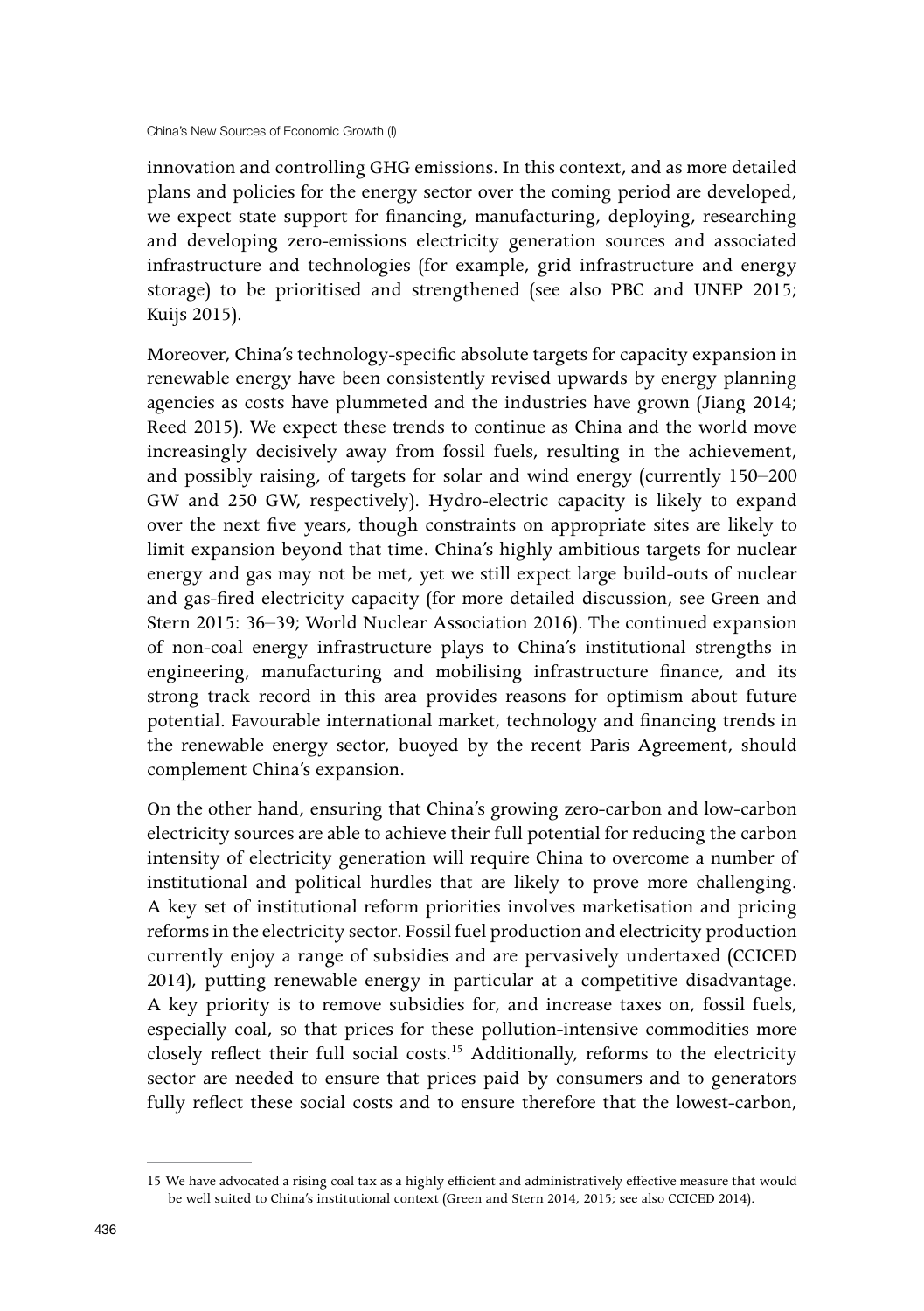lowest-pollution sources of generation are given priority in electricity dispatch arrangements (so-called green dispatch). At an administrative level, these reforms are likely to be technically challenging in a country that has had limited experience of effective externality taxation and market-based regulation.

The political challenges of enacting and implementing these reforms are likely also to be formidable. In a flat market for electricity, altering pricing and dispatch arrangements to favour zero-carbon and low-carbon energy sources will mean that the existing coal-fired power generation fleet will see its annual hours of operation continually falling in absolute terms (as has already happened over the past two years). In fact, individual coal-fired generators would see their generating hours fall even more precipitously: the continuing wasteful expansion in coal-fired generation capacity means that the coal fleet will be expanding at the same time as its share of a flat electricity market is falling (Myllyvirta et al. 2015; Spencer 2016). These trends are likely to intensify ongoing conflict among generators and system operators over dispatch priority (which determines which generators get paid)—conflicts that in 2014–15 led to high rates of wind and solar 'curtailment' and more coal than necessary being consumed (The Economist 2014).

Ultimately, transforming an electricity sector that has great overcapacity and not growing substantially (and possibly not growing at all or even shrinking) will be a complex political-economic task that requires managing the decline of an entire industry associated with coal. That will involve stranding assets on a large scale, leaving millions of people in need of alternative employment and, in some communities, removing the main source of economic activity (this applies not only to coal industries, but also to steel, cement and other heavy industries that were central to the old model of growth). Managing this 'degrowth' aspect of China's energy transformation will require a proactive strategy from the government across each of these dimensions. Encouragingly, the Central Government has given strong indications in this direction. 'Supply-side reform' and reducing overcapacity are key themes of the Thirteenth FYP. In the coal and steel industries specifically, the government has announced targets to close large amounts of excess production capacity, imposed a three-year moratorium on new coalmine approvals and set up funds to support coal and steel industry restructuring and the redeployment of millions of coal and steel workers (Bloomberg News 2016b, 2016c). Monitoring—and indeed supporting—this essential transition should be a major focus of the international research and policy communities in the years ahead.

Turning to the transport sector, the outlook for China is perhaps more uncertain. On the one hand, slowing GDP growth and heavy industrial activity will continue to put downward pressure on oil demand, as they did in 2014–15, to the point that diesel fuel consumption decreased in 2015 (Olson and Spegele 2016).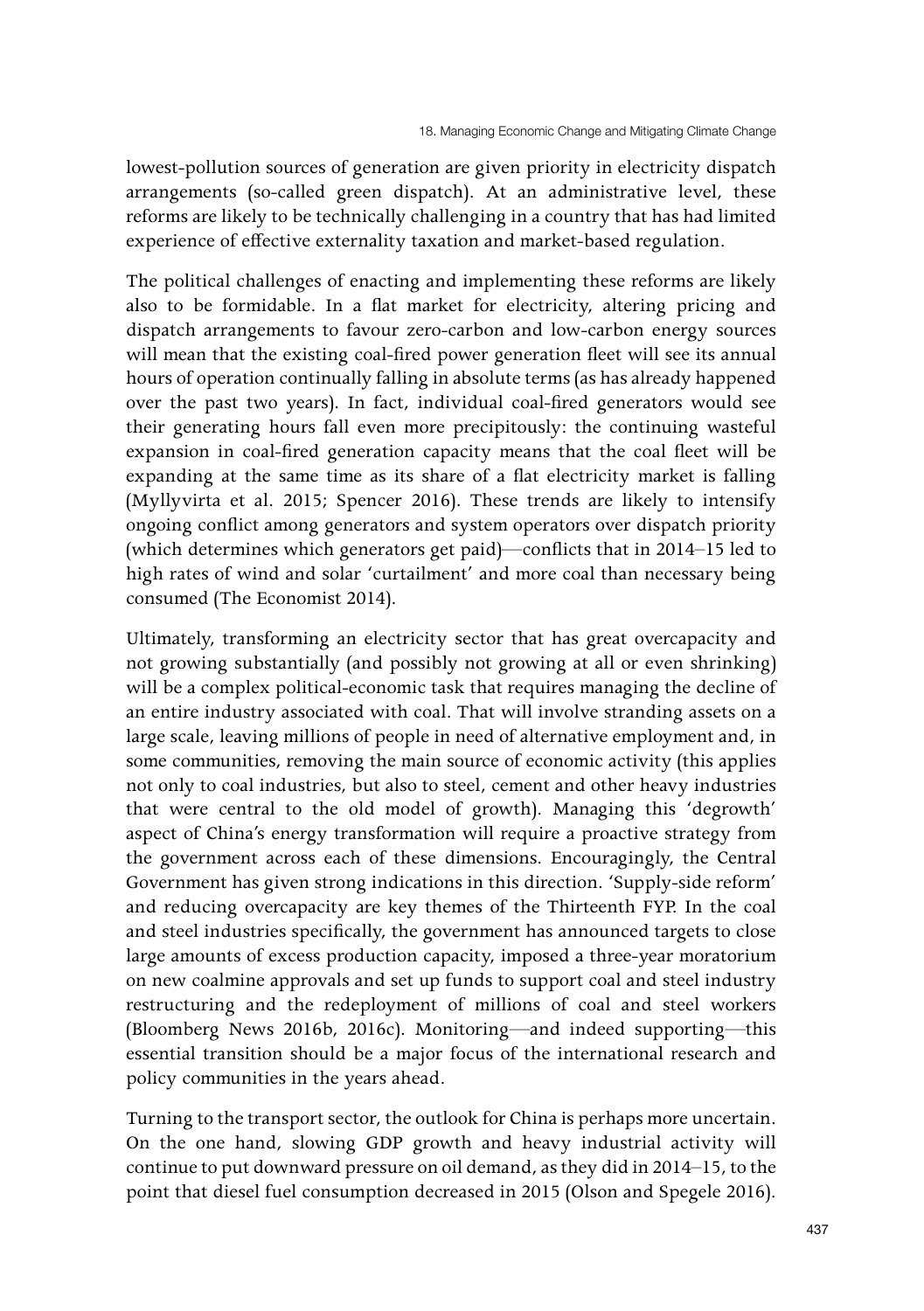On the other hand, oil consumption growth will be driven by rising demand from household and commercial transportation as these sectors grow, consistent with the shift to the new growth model. Yet projections of the future vehicle stock vary enormously (see Gambhir et al. 2015). The low global oil price will likely increase oil demand, though the government has moved to impose a price floor on crude oil of US\$40 a barrel, which will be reflected in petrol prices, mitigating the consumer demand response (Bloomberg News 2016a). There are also many supply-side variables that complicate forecasting, including the potential for disruptive technological innovation in 'new energy vehicles' such as electric, hybrid and autonomous vehicles—a market that China is itself already building through supportive policy, and which it has made a strong focus of the Thirteenth FYP (Ng et al. 2016).

On balance, it seems most likely that oil demand will grow over the coming decade in China, albeit more slowly than over the previous decade, and more slowly than has been projected by major international forecasters in recent years (see Coulter 2015; Olson and Spegele 2016).

Overall, it appears likely that the transformation of China's energy sector will continue and strengthen over the next decade. We expect coal to continue to decline in absolute terms and as a share of PEC, renewable energy to grow rapidly, nuclear and gas to grow steadily and oil to grow moderately.

# Conclusion

From this analysis of economic and policy factors on the demand and supply sides of China's energy transition, we conclude that China's net emissions over the next decade will grow only very slowly—and will peak sometime during this period (for an illustrative scenario, see Green and Stern 2016: Section 4). It is not beyond the realm of possible outcomes that carbon dioxide emissions, which appear to have fallen in 2015 (Boren 2016; Peters and Korsbakken, cited in Plumer 2016), will continue to fall gradually over this period, which would imply that 2014 was China's peak year for carbon dioxide emissions. The actual scenario will depend on the extent to which risks such as those discussed in this chapter arise and can be effectively mitigated.

Ultimately, whatever the exact trajectory turns out to be, it is clear that the outlook for China's carbon dioxide emissions has changed radically over the past few years. This is welcome news for the global effort to mitigate climate change. If China's emissions were to continue rising at rates similar to those of the first decade of this century, it would make it extremely difficult for global warming to be restrained to less than 2°C above pre-industrial levels—the conventionally agreed global climate mitigation goal (Boyd et al. 2015; Green and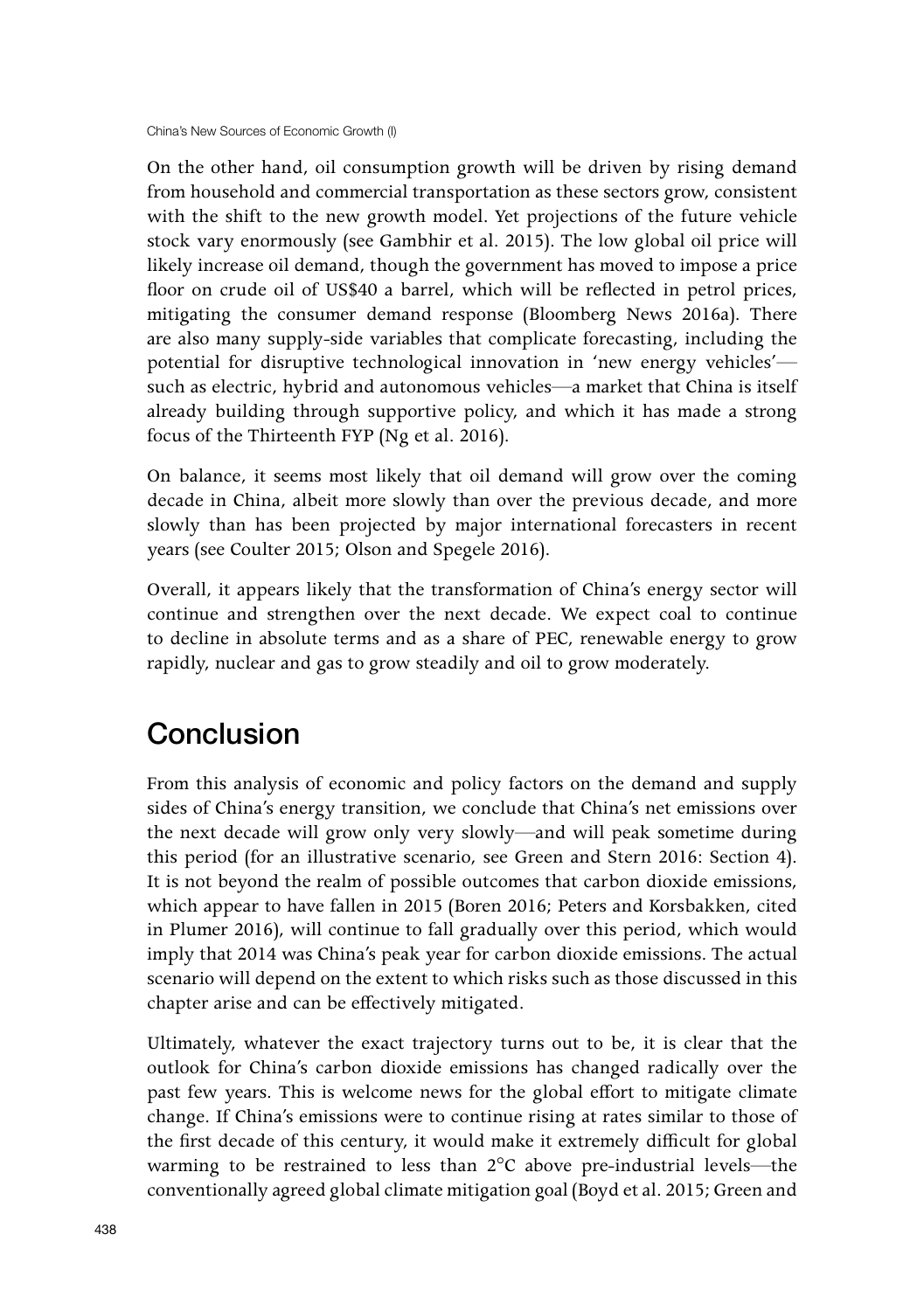Stern 2015: 14–18). The emerging outlook for China's emissions trajectory, in contrast, suggests that a mitigation pathway of less than 2°C is more feasible than previously expected.

The analysis presented in this chapter also has implications for China's international climate change diplomacy, and for global climate policy more generally. China played a crucial role in the successful negotiation of a new international climate change agreement in Paris in December 2015. The Chinese Government's general attitude and approach to global climate change mitigation during the Paris process were flexible and constructive, and its own specific policy pledges, including to peak its carbon dioxide emissions by 2030, were more stringent than in past negotiations. The analysis presented here sheds light on the domestic, structural drivers of this constructive turn in China's international climate diplomacy. The domestic economic and policy trends we have identified gave the government confidence that the country could achieve its pledged targets and that major steps by other countries to decarbonise the world economy would align with China's short- to medium-term economic interests, not just its long-term interest in avoiding catastrophic climate change.

In fact, if the analysis in this chapter is correct, China's official target to peak its carbon dioxide emissions by 2030 is likely to be substantially beaten, as are its other 2030 targets for non–fossil fuel energy and carbon dioxide intensity of GDP (see also Green and Stern 2016: Section 4). This probability highlights the virtue of the 'dynamic' climate governance model embodied in the Paris Agreement, whereby countries are required to update their pledges with more ambitious targets and policies over time. China is likely to be in a strong position to strengthen its commitment ahead of the first five-year revision period in 2020.

Achieving the ultimate, long-term objective of the Paris Agreement with a reasonable probability will require all countries, including China, to reduce their emissions rapidly towards net zero global emissions within the second half of this century. The challenge for China now is therefore one of avoiding a 'long plateau' in emissions by implementing reforms that will enable it simultaneously to achieve growing prosperity and rapidly falling emissions after the carbon dioxide peak (whenever it occurs). Given the various social, environmental, economic and financial reasons China has for moving rapidly to a clean, low-carbon, less resource-intensive, services-oriented economy quite independently of mitigating climate change—these objectives are highly complementary.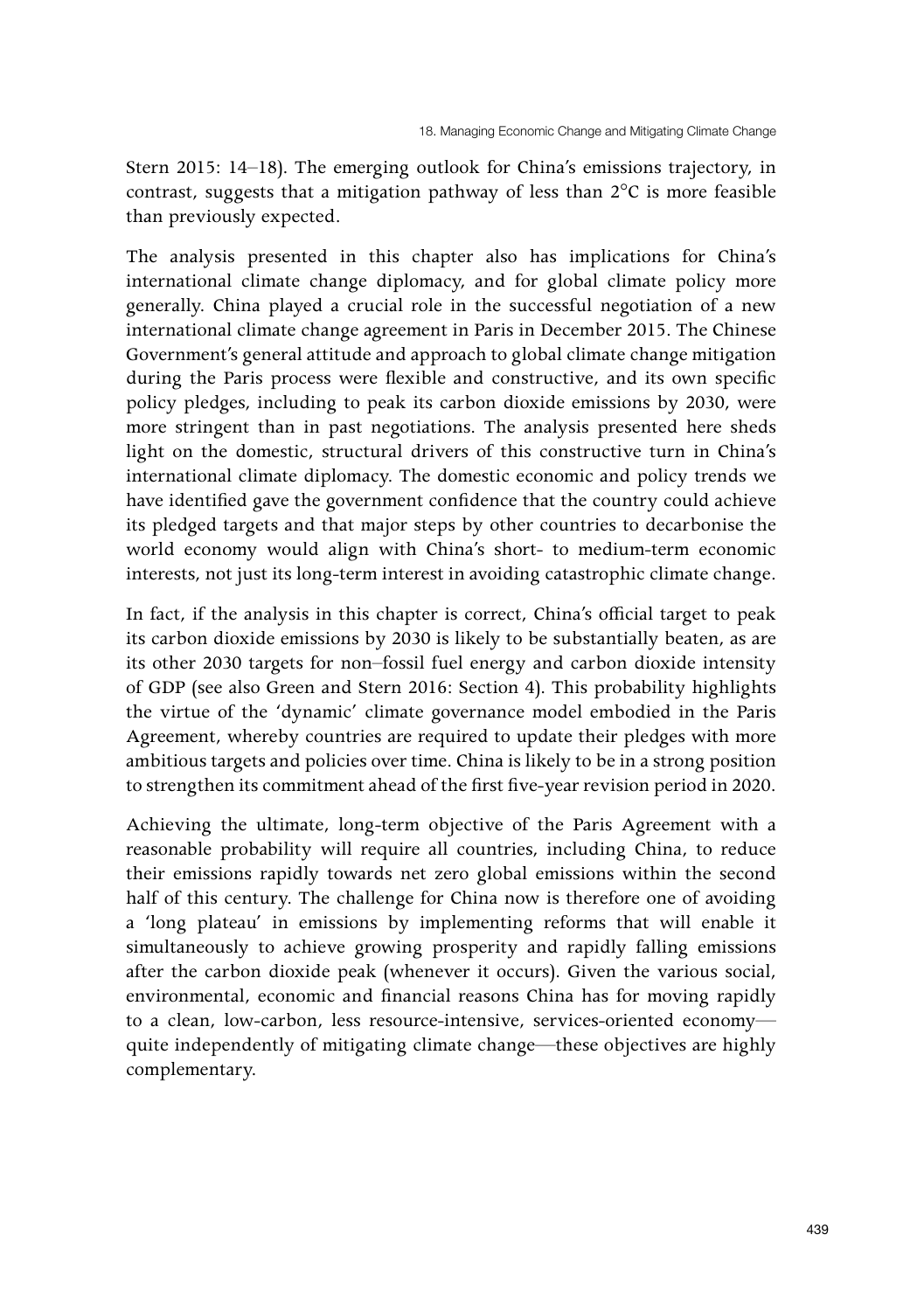### References

- Andrews-Speed, P. (2012), *The governance of energy in China: Transition to a lowcarbon economy*, Basingstoke, UK: Palgrave Macmillan.
- Baeumler, A., Ijjasz-Vasquez, E. and Mehndiratta S. (eds) (2012), *Sustainable low-carbon city development in China*, Washington, DC: The World Bank.
- Baghat, G. (2010), China's energy security: Challenges and opportunities, *The Journal of Social, Political, and Economic Studies*, 35: 137–166. Available from[: jspes.org/online.html.](http://www.jspes.org/online.html)
- Baron, R., Aasrud, A., Sinton, J., Campbell, N., Jiang, K. and Zhuang, X. (2012), *Policy options for low-carbon power generation in China*, Paris: OECD & IEA.
- Bloomberg News (2016a), Crude stopped falling at \$40 a barrel for Chinese consumers, *Bloomberg News*, 18 January. Available fro[m: bloomberg.com/](http://www.bloomberg.com/news/articles/2016-01-18/oil-prices-stopped-falling-at-40-a-barrel-for-chinese-consumers) [news/articles/2016-01-18/oil-prices-stopped-falling-at-40-a-barrel-for](http://www.bloomberg.com/news/articles/2016-01-18/oil-prices-stopped-falling-at-40-a-barrel-for-chinese-consumers)[chinese-consumers.](http://www.bloomberg.com/news/articles/2016-01-18/oil-prices-stopped-falling-at-40-a-barrel-for-chinese-consumers)
- Bloomberg News (2016b), China puts coal production capacity on chopping block, *Bloomberg News*, 5 February. Available from: [bloomberg.com/](http://www.bloomberg.com/news/articles/2016-02-05/china-puts-1-billion-tons-of-coal-capacity-on-chopping-block) [news/articles/2016-02-05/china-puts-1-billion-tons-of-coal-capacity-on](http://www.bloomberg.com/news/articles/2016-02-05/china-puts-1-billion-tons-of-coal-capacity-on-chopping-block)[chopping-block](http://www.bloomberg.com/news/articles/2016-02-05/china-puts-1-billion-tons-of-coal-capacity-on-chopping-block).
- Bloomberg News (2016c), China expects 1.8 million coal, steel layoffs on capacity cuts, *Bloomberg News*, 29 February. Available from: [bloomberg.](http://www.bloomberg.com/news/articles/2016-02-29/china-expects-1-8-million-coal-steel-layoffs-on-capacity-cuts) [com/news/articles/2016-02-29/china-expects-1-8-million-coal-steel-layoffs](http://www.bloomberg.com/news/articles/2016-02-29/china-expects-1-8-million-coal-steel-layoffs-on-capacity-cuts)[on-capacity-cuts](http://www.bloomberg.com/news/articles/2016-02-29/china-expects-1-8-million-coal-steel-layoffs-on-capacity-cuts).
- Boren, Z. D. (2016), China's fossil fuel emissions fall for the second year running, *Energy Desk*, 29 February. Available from[: energydesk.greenpeace.](http://energydesk.greenpeace.org/2016/02/29/china-coal-fall-the-sequel/) [org/2016/02/29/china-coal-fall-the-sequel/.](http://energydesk.greenpeace.org/2016/02/29/china-coal-fall-the-sequel/)
- Boyd, O. (2012), *China's energy reform and climate policy: The ideas motivating change*, Centre for Climate Economics and Policy Working Paper 1205, Canberra: The Australian National University.
- Boyd, R., Stern, N. and Ward, B. (2015), *What will global annual emissions of greenhouse gases be in 2030, and will they be consistent with avoiding global warming of more than 2°C?*, Policy Paper, London: Grantham Research Institute on Climate Change and the Environment and Centre for Climate Change Economics and Policy. Available from: [lse.ac.uk/GranthamInstitute/](http://www.lse.ac.uk/GranthamInstitute/publication/what-will-global-annual-emissions-of-greenhouse-gases-be-in-2030-and-will-they-be-consistent-with-avoiding-global-warming-of-more-than-2c/) [publication/what-will-global-annual-emissions-of-greenhouse-gases-be-in-](http://www.lse.ac.uk/GranthamInstitute/publication/what-will-global-annual-emissions-of-greenhouse-gases-be-in-2030-and-will-they-be-consistent-with-avoiding-global-warming-of-more-than-2c/)[2030-and-will-they-be-consistent-with-avoiding-global-warming-of-more](http://www.lse.ac.uk/GranthamInstitute/publication/what-will-global-annual-emissions-of-greenhouse-gases-be-in-2030-and-will-they-be-consistent-with-avoiding-global-warming-of-more-than-2c/)[than-2c/.](http://www.lse.ac.uk/GranthamInstitute/publication/what-will-global-annual-emissions-of-greenhouse-gases-be-in-2030-and-will-they-be-consistent-with-avoiding-global-warming-of-more-than-2c/)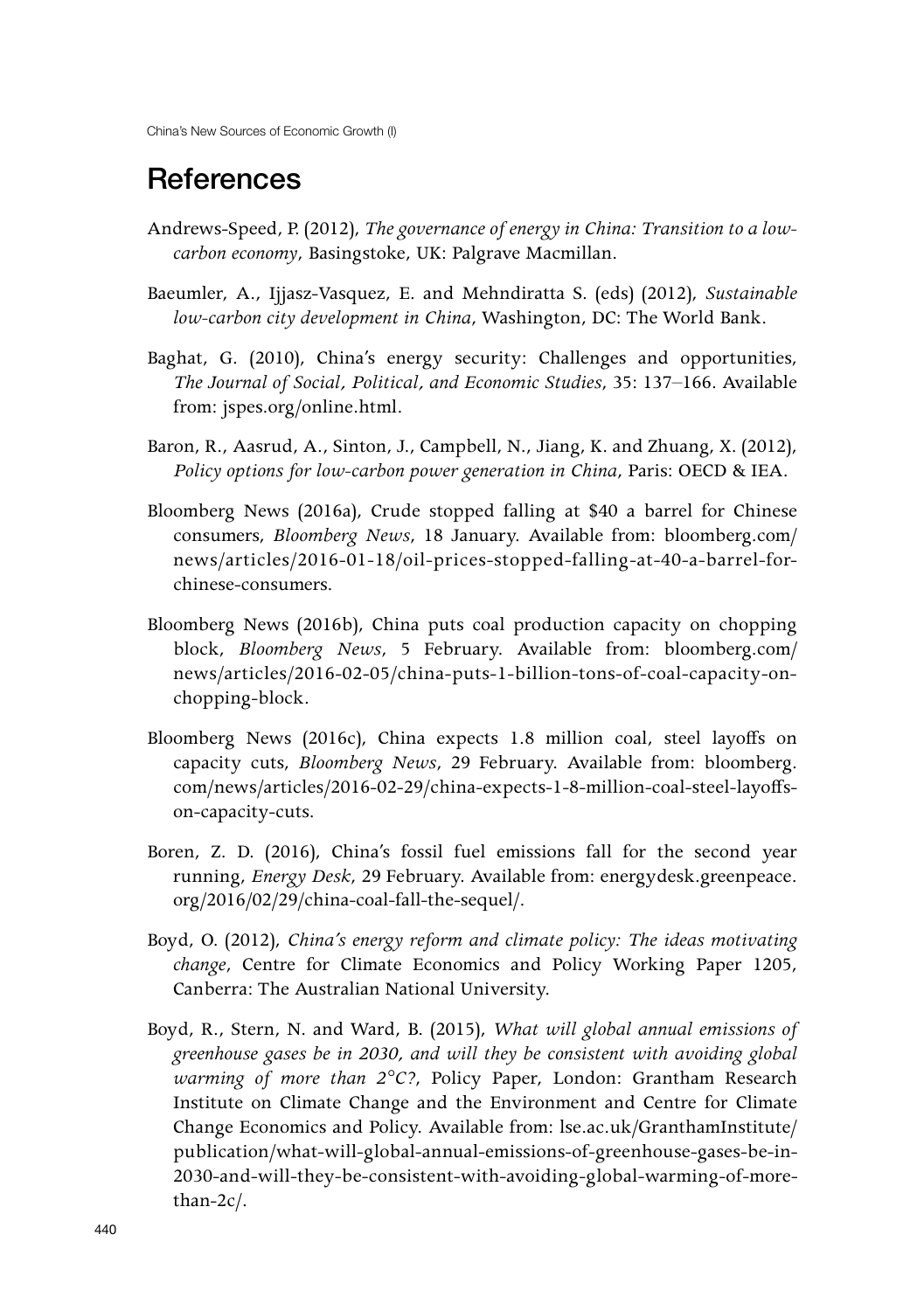- Buckley, C. (2015), China burns much more coal than reported, complicating climate talks, *The New York Times*, 3 November. Available from[: nytimes.](http://www.nytimes.com/2015/11/04/world/asia/china-burns-much-more-coal-than-reported-complicating-climate-talks.html?_r=0) [com/2015/11/04/world/asia/china-burns-much-more-coal-than-reported](http://www.nytimes.com/2015/11/04/world/asia/china-burns-much-more-coal-than-reported-complicating-climate-talks.html?_r=0)[complicating-climate-talks.html?\\_r=0.](http://www.nytimes.com/2015/11/04/world/asia/china-burns-much-more-coal-than-reported-complicating-climate-talks.html?_r=0)
- Central Committee of the Communist Party of China (CCCP) (2013), *Decision on major issues concerning comprehensively deepening reforms*, 15 November, Beijing: CCCP. Available fro[m: news.xinhuanet.com/politics/2013-](http://news.xinhuanet.com/politics/2013-11/15/c_118164235.htm) [11/15/c\\_118164235.htm.](http://news.xinhuanet.com/politics/2013-11/15/c_118164235.htm) English version available from: [english.people.](http://english.people.com.cn/90785/8525422.html) [com.cn/90785/8525422.html](http://english.people.com.cn/90785/8525422.html).
- China Council for International Cooperation on Environment and Development (CCICED) (2014), *Evaluation and prospects for a green transition process in China*, CCICED Task Force Report, Beijing: CCICED. Available from: [cciced.](http://www.cciced.net/encciced/policyresearch/report/201504/P020150413497198320874.pdf) [net/encciced/policyresearch/report/201504/P020150413497198320874.pdf.](http://www.cciced.net/encciced/policyresearch/report/201504/P020150413497198320874.pdf)
- China Electricity Council (2015), *China power industry situation and prospects*, 10 March, Beijing: China Electricity Council. Available from: [cec.org.cn/](http://www.cec.org.cn/yaowenkuaidi/2015-03-10/134972.html) [yaowenkuaidi/2015-03-10/134972.html](http://www.cec.org.cn/yaowenkuaidi/2015-03-10/134972.html).
- China Shenhua Energy Company Limited (2015), *Third quarterly report for the year 2015*, Beijing: China Shenhua Energy Company Limited. Available from: [iis.quamnet.com/media/IRAnnouncement/1088/EN\\_US/002345329-0.PDF.](http://iis.quamnet.com/media/IRAnnouncement/1088/EN_US/002345329-0.PDF)
- Chu, J. (2015), *RE 100: China's fast track to a renewable future*, Beijing: The Climate Group. Available from: [theclimategroup.org/\\_assets/files/RE100-](http://www.theclimategroup.org/_assets/files/RE100-China-analysis.pdf) [China-analysis.pdf.](http://www.theclimategroup.org/_assets/files/RE100-China-analysis.pdf)
- Coulter, T. (2015), China's fuel demand to peak sooner than oil giants expect, *Bloomberg News*, 1 April. Available from[: bloomberg.com/news/](http://www.bloomberg.com/news/articles/2015-04-01/china-s-fuel-demand-to-peak-sooner-than-oil-giants-expect) [articles/2015-04-01/china-s-fuel-demand-to-peak-sooner-than-oil-giants](http://www.bloomberg.com/news/articles/2015-04-01/china-s-fuel-demand-to-peak-sooner-than-oil-giants-expect)[expect.](http://www.bloomberg.com/news/articles/2015-04-01/china-s-fuel-demand-to-peak-sooner-than-oil-giants-expect)
- Dai, Y., Zhou, Y., Xia, D., Ding, M. and Xue, L. (2014), *The innovation path of the Chinese wind power industry*, Bonn: German Development Institute/ Deutsches Institut für Entwicklungspolitik. Available from: [die-gdi.de/](http://www.die-gdi.de/discussion-paper/article/the-innovation-path-of-the-chinese-wind-power-industry/) [discussion-paper/article/the-innovation-path-of-the-chinese-wind-power](http://www.die-gdi.de/discussion-paper/article/the-innovation-path-of-the-chinese-wind-power-industry/)[industry/](http://www.die-gdi.de/discussion-paper/article/the-innovation-path-of-the-chinese-wind-power-industry/).
- Das, M. and N'Diaye, P. (2013), *Chronicle of a decline foretold: Has China reached the Lewis turning point?*, IMF Working Paper 13/26, Washington, DC: International Monetary Fund. Available from[: imf.org/external/pubs/ft/](https://www.imf.org/external/pubs/ft/wp/2013/wp1326.pdf) [wp/2013/wp1326.pdf](https://www.imf.org/external/pubs/ft/wp/2013/wp1326.pdf).
- de Boer, D., Roldao, R. and Slater, H. (2015), *2015 China carbon pricing survey*, Beijing: China Carbon Forum. [Available from: chinacarbon.info/wp-content/](http://www.chinacarbon.info/wp-content/uploads/2015/09/2015-China-Carbon-Pricing-Survey-EN.pdf) [uploads/2015/09/2015-China-Carbon-Pricing-Survey-EN.pdf.](http://www.chinacarbon.info/wp-content/uploads/2015/09/2015-China-Carbon-Pricing-Survey-EN.pdf)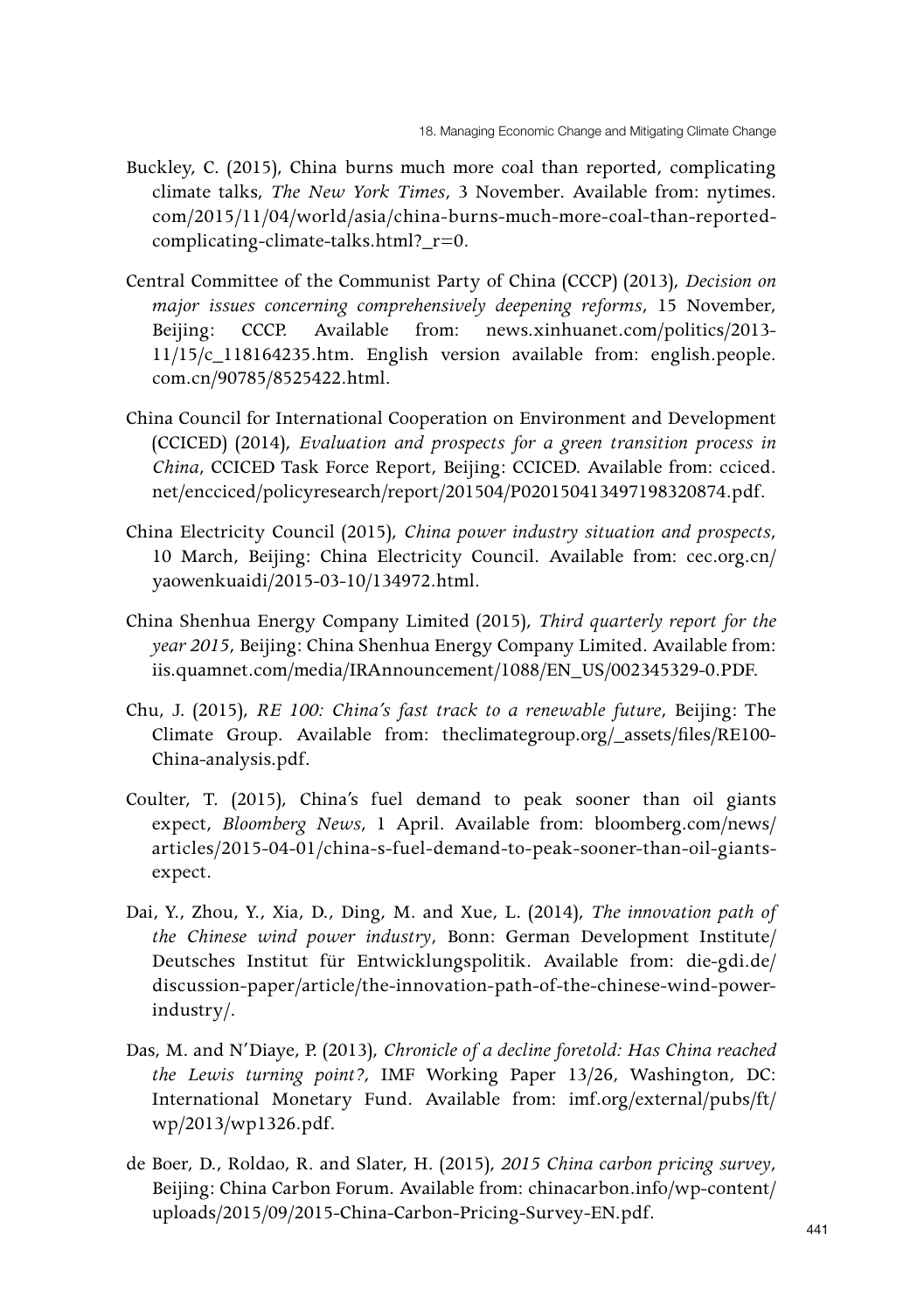- Energy Information Administration (EIA) (2015), *Recent statistical revisions suggest higher historical coal consumption in China*, Washington, DC: Energy Information Administration. Available from[: eia.gov/todayinenergy/detail.](http://www.eia.gov/todayinenergy/detail.cfm?id=22952) [cfm?id=22952](http://www.eia.gov/todayinenergy/detail.cfm?id=22952).
- Energy Research Institute (ERI) (2015), *China 2050 high renewable energy penetration scenario and roadmap study: Executive summary*, April, Beijing: National Development and Reform Commission. Available from[: efchina.org/](http://www.efchina.org/Attachments/Report/report-20150420/China-2050-High-Renewable-Energy-Penetration-Scenario-and-Roadmap-Study-Executive-Summary.pdf) [Attachments/Report/report-20150420/China-2050-High-Renewable-Energy-](http://www.efchina.org/Attachments/Report/report-20150420/China-2050-High-Renewable-Energy-Penetration-Scenario-and-Roadmap-Study-Executive-Summary.pdf)[Penetration-Scenario-and-Roadmap-Study-Executive-Summary.pdf](http://www.efchina.org/Attachments/Report/report-20150420/China-2050-High-Renewable-Energy-Penetration-Scenario-and-Roadmap-Study-Executive-Summary.pdf).
- Gambhir, A., Tse, L. K. C., Tong, D. and Martinez-Botas, R. (2015), Reducing China's road transport sector  $\text{CO}_2$  emissions to 2050: Technologies, costs and decomposition analysis, *Applied Energy*, 157: 905–917. doi: 10.1016/j. apenergy.2015.01.018.
- Garnaut, R. (2014), China's role in global climate change mitigation, *China and World Economy*, 22(5): 2–18. doi: 10.1111/j.1749-124X.2014.12081.x.
- Garnaut, R. and Song, L. (2006), *The turning point in China's economic development*, Canberra: ANU E Press/Asia Pacific Press.
- Garnaut, R., Song, L. and Cai, F. (2013), China's new strategy for long-term growth and development, in L. Song, R. Garnaut and F. Cai (eds), *China: A new model for growth and development*, pp. 1–16, Canberra: ANU E Press.
- Garnaut, R., Song, L. and Cai, F. (2014), Reform and China's long-term growth and development, in L. Song, R. Garnaut and F. Cai (eds), *Deepening reform for China's long-term growth and development*, pp. 3–26, Canberra: ANU Press.
- Global Commission on the Economy and Climate (2014), *China and the new climate economy: China case study—Executive summary*, Beijing: Tsinghua University. Available from[: newclimateeconomy.net/sites/default/files/china](http://newclimateeconomy.net/sites/default/files/china-nce-exec-summary-eng_reduced_1.pdf)[nce-exec-summary-eng\\_reduced\\_1.pdf](http://newclimateeconomy.net/sites/default/files/china-nce-exec-summary-eng_reduced_1.pdf).
- Green, F. & Stern, N. (forthcoming), *A new development model for China: Turning points for growth, urbanisation and environment*, Policy Paper, London: Grantham Research Institute on Climate Change and the Environment and Centre for Climate Change Economics and Policy.
- Green, F. and Stern, N. (2014), *An innovative and sustainable growth path for China: A critical decade*, Policy Paper, London: Grantham Research Institute on Climate Change and the Environment and Centre for Climate Change Economics and Policy. Available fro[m: lse.ac.uk/GranthamInstitute/](http://www.lse.ac.uk/GranthamInstitute/publication/an-innovative-and-sustainable-growth-path-for-china-a-critical-decade/) [publication/an-innovative-and-sustainable-growth-path-for-china-a](http://www.lse.ac.uk/GranthamInstitute/publication/an-innovative-and-sustainable-growth-path-for-china-a-critical-decade/)[critical-decade/](http://www.lse.ac.uk/GranthamInstitute/publication/an-innovative-and-sustainable-growth-path-for-china-a-critical-decade/).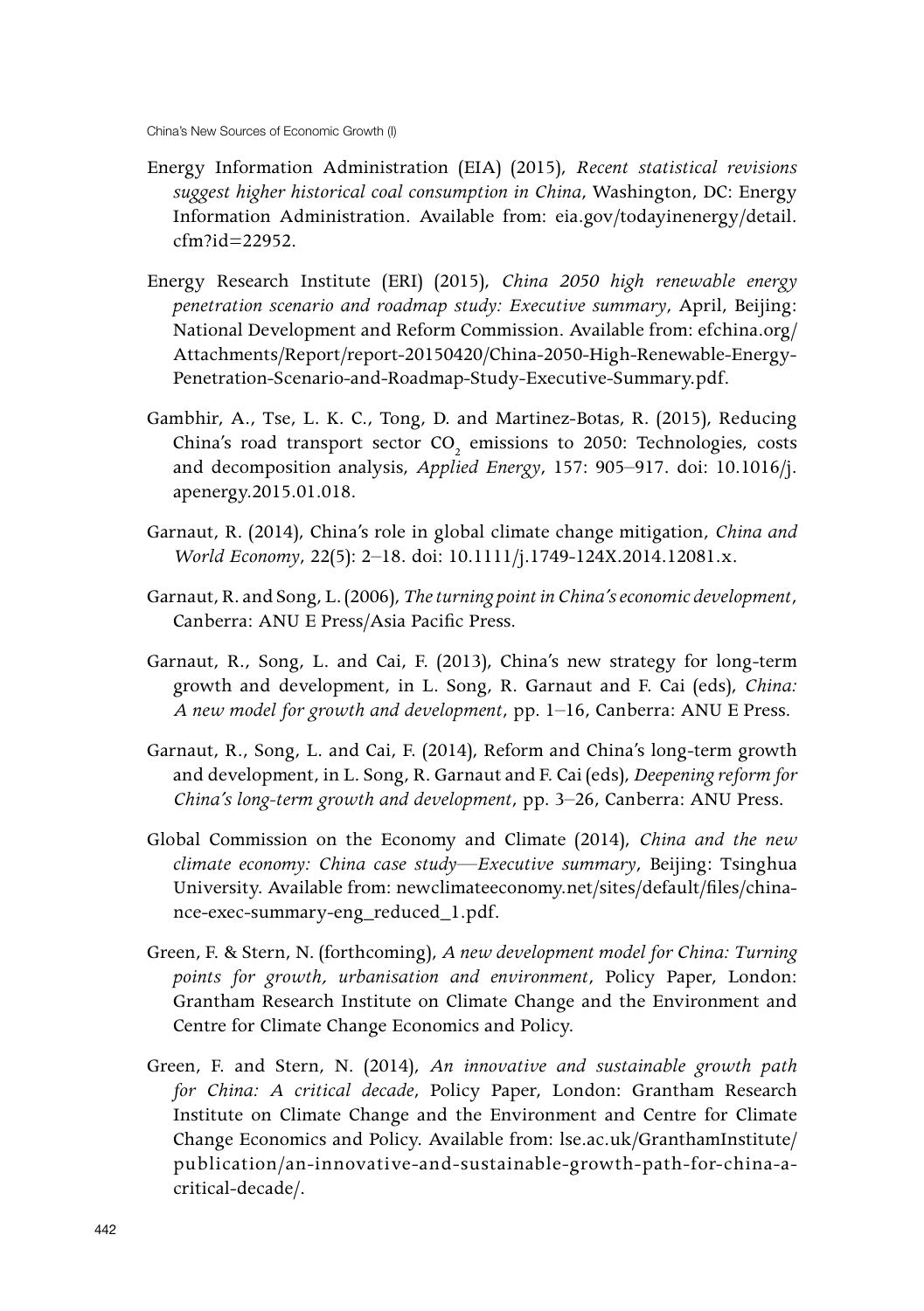- Green, F. and Stern, N. (2015), *China's 'new normal': Structural change, better growth, and peak emissions*, Policy Brief, London: Grantham Research Institute on Climate Change and the Environment and Centre for Climate Change Economics and Policy. Available from[: lse.ac.uk/GranthamInstitute/](http://www.lse.ac.uk/GranthamInstitute/wp-content/uploads/2015/06/China_new_normal_web1.pdf) [wp-content/uploads/2015/06/China\\_new\\_normal\\_web1.pdf.](http://www.lse.ac.uk/GranthamInstitute/wp-content/uploads/2015/06/China_new_normal_web1.pdf)
- Green F. and Stern, N. (2016), China's changing economy: Implications for its carbon dioxide emissions, *Climate Policy*, 16 March. Available from: [tandfonline.com/doi/full/10.1080/14693062.2016.1156515](http://www.tandfonline.com/doi/full/10.1080/14693062.2016.1156515).
- Grubb, M., Sha, F., Spencer, T., Hughes, N., Zhang, Z. and Agnolucci, P. (2015), A review of Chinese  $CO_2$  emission projections to 2030: The role of economic structure and policy, *Climate Policy*, 15(S1): S7–S39. doi: 10.1080/14693062.2015.1101307.
- Guan, D., Klasen, S., Hubacek, K., Feng, K., Liu, Z., He, K., Geng, Y. and Zhang, Q. (2014), Determinants of stagnating carbon intensity in China, *Nature Climate Change*, 4(11): 1017–1023. [Available from: doi.org/10.1038/nclimate2388](http://doi.org/10.1038/nclimate2388).
- Hove, A., Enoe, M. and Gordon, K. (2015), *China's next opportunity: Sustainable economic transition*, Beijing: Paulson Institute.
- Hu, A. (2015), Embracing China's 'new normal': Why the economy is still on track, *Foreign Affairs*, 94(3): 8–12. Available from: [foreignaffairs.com/articles/](https://www.foreignaffairs.com/articles/china/2015-04-20/embracing-chinas-new-normal) [china/2015-04-20/embracing-chinas-new-normal.](https://www.foreignaffairs.com/articles/china/2015-04-20/embracing-chinas-new-normal)
- Huang, Y. and Cai, F. (2014), *Debating the Lewisian turning point in China*, London: Routledge.
- International Monetary Fund (IMF) (2015), *People's Republic of China: Staff report for the 2015 Article IV consultation*, Washington, DC: International Monetary Fund. Available from: [imf.org/external/pubs/ft/scr/2015/cr15234.](http://www.imf.org/external/pubs/ft/scr/2015/cr15234.pdf) [pdf.](http://www.imf.org/external/pubs/ft/scr/2015/cr15234.pdf)
- Jiang, K. (2014), China's CO<sub>2</sub> emission scenario toward 2 degree global target, Presentation to Victoria University Conference on Abrupt Change in China's Energy Path: Implications for China, Australia and the Global Climate, Melbourne, 26 June. Available from: [vu.edu.au/sites/default/files/cses/pdfs/](http://www.vu.edu.au/sites/default/files/cses/pdfs/Kejun_2014_China) [Kejun\\_2014\\_China's\\_CO2\\_emission\\_scenario.pdf.](http://www.vu.edu.au/sites/default/files/cses/pdfs/Kejun_2014_China)
- Jiang, X. (2013), The rise of carbon emissions trading in China: A panacea for climate change?, *Climate and Development*, 6(2): 111–121.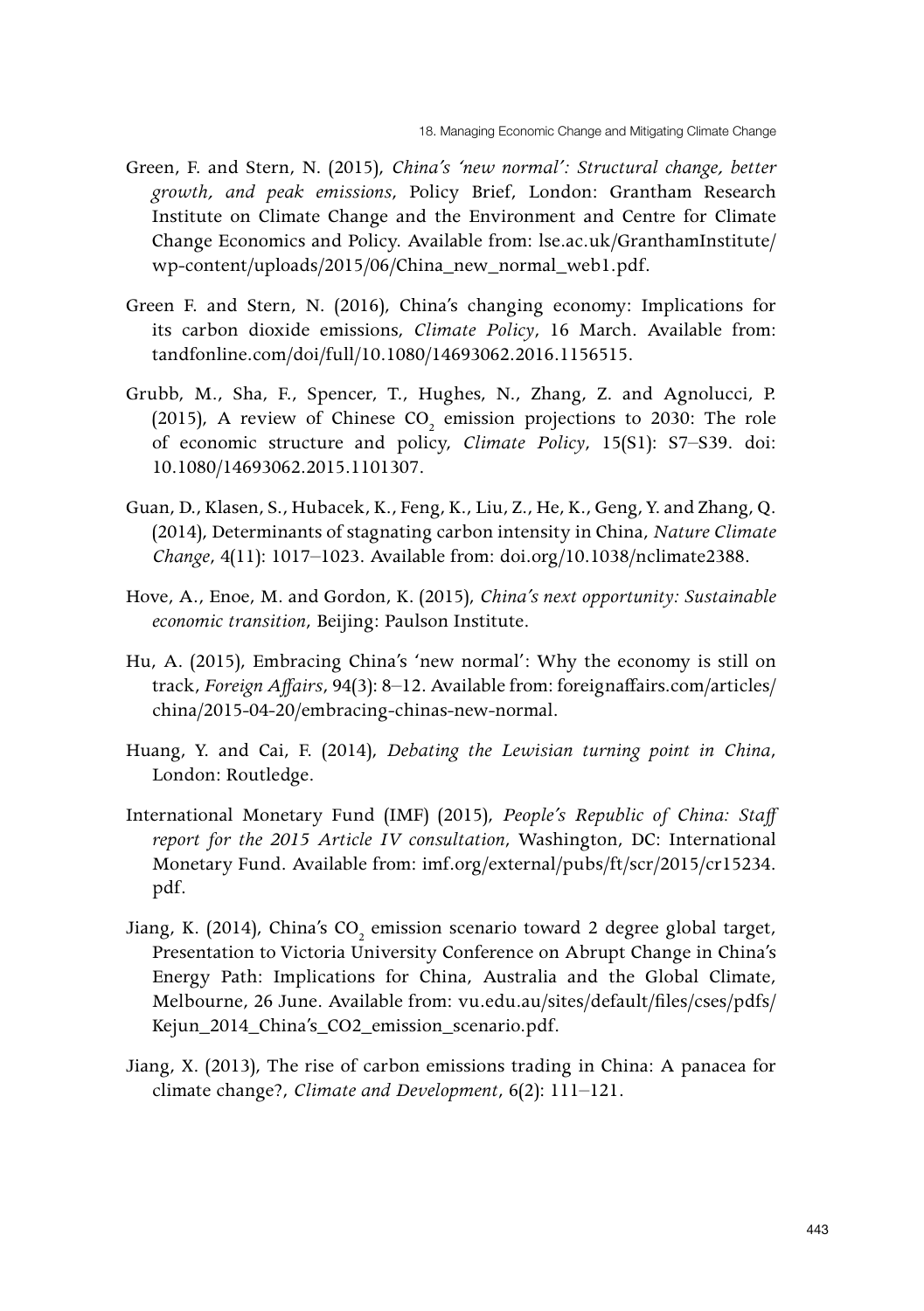- Johansson, Å., Guillemette, Y., Murtin, F., Turner, D., Nicoletti, G., de la Maisonneuve, C., Bagnoli, P., Bousquet, G. and Spinelli, F. (2013), *Long-term growth scenarios*, Economics Department Working Papers No. 1000, Paris: Organisation for Economic Co-operation and Development. Available from: [search.oecd.org/officialdocuments/publicdisplaydocumentpdf/?cote=ECO/](http://search.oecd.org/officialdocuments/publicdisplaydocumentpdf/?cote=ECO/WKP(2012)77&docLanguage=En) [WKP\(2012\)77&docLanguage=En.](http://search.oecd.org/officialdocuments/publicdisplaydocumentpdf/?cote=ECO/WKP(2012)77&docLanguage=En)
- Jotzo, F. and Löschel, A. (2014), Emissions trading in China: Emerging experiences and international lessons, *Energy Policy*, 75: 3–8.
- King, E. (2016), China will 'far surpass' 2020 climate target, says top envoy, *Climate Home*, 24 February. Available from: [climatechangenews.com/2016/02/24/](http://www.climatechangenews.com/2016/02/24/china-will-far-surpass-2020-climate-target-says-top-envoy/) [china-will-far-surpass-2020-climate-target-says-top-envoy/.](http://www.climatechangenews.com/2016/02/24/china-will-far-surpass-2020-climate-target-says-top-envoy/)
- Kong, B. and Freeman, C. (2013), Making sense of carbon market development in China, *Carbon & Climate Law Review*, 7(3): 194–212.
- Kuijs, L. (2015), Plan aims to balance growth with reform, *China Daily* [USA], 4 November. Available from: [usa.chinadaily.com.cn/](http://usa.chinadaily.com.cn/).
- Lewis, A. (1954), Economic development with unlimited supplies of labour, *The Manchester School*, 22: 139–191.
- Lewis, J. (2011), *Energy and climate goals of China's 12th Five-Year Plan*. Arlington, Va.: Pew Centre on Global Climate Change. Available from: [c2es.](http://www.c2es.org/docUploads/energy-climate-goals-china-twelfth-five-year-plan.pdf) [org/docUploads/energy-climate-goals-china-twelfth-five-year-plan.pdf.](http://www.c2es.org/docUploads/energy-climate-goals-china-twelfth-five-year-plan.pdf)
- Li, H., Zhao, X., Ma, L. and Qi, Y. (2013), Policy implementation: Energy conservation target responsibility system, in Y. Qi (ed.), *Annual review of lowcarbon development in China*, pp. 78–150, Beijing: Social Sciences Academic Press.
- Lo, A. Y. (2013), Carbon trading in a socialist market economy: Can China make a difference?, *Ecological Economics*, 87: 72–74.
- Lo, A. Y. (2015), Challenges to the development of carbon markets in China, *Climate Policy*, 16(1): 109–124.
- Lo, A. Y. and Howes, M. (2014), Powered by the state or finance? The organization of China's carbon markets, *Eurasian Geography and Economics*, 54(4): 386–408.
- Mai, Y. and Feng, S. (2013), Increasing China's coal-fired power generation efficiency: The impact on carbon intensity and the broader Chinese economy to 2020, Paper presented to State Information Centre and National Development and Reform Commission Workshop, Beijing.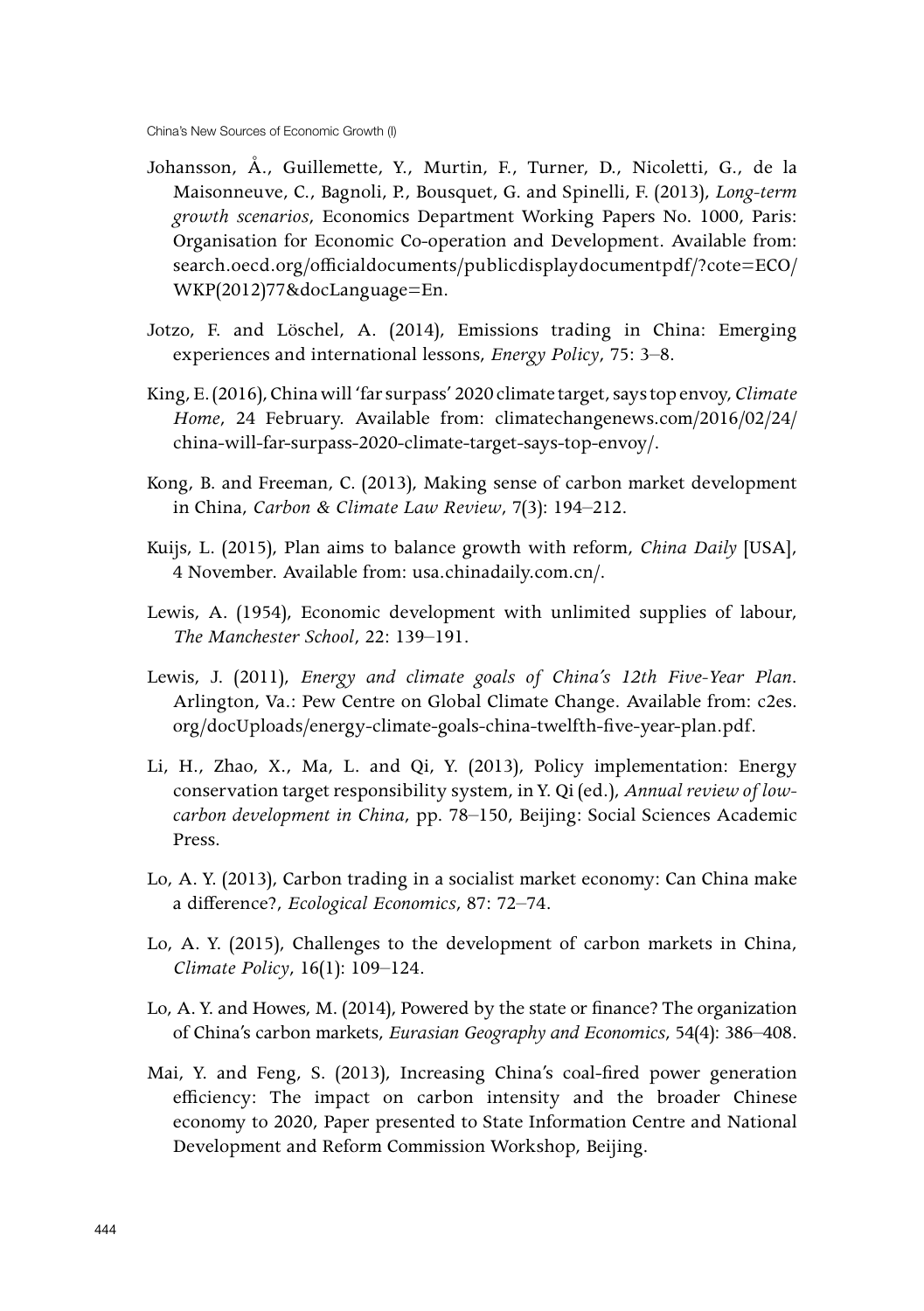- Mathews, J. and Tan, H. (2014), Manufacture renewables to build energy security, *Nature*, 513: 166–168.
- Myllyvirta, L., Shen, X. and Lammi, H. (2015), *Is China doubling down on its coal power bubble?*, Beijing: Greenpeace East Asia. Available from: [greenpeace.](http://www.greenpeace.org/eastasia/publications/reports/climate-energy/climate-energy-2015/doubling-down/) [org/eastasia/publications/reports/climate-energy/climate-energy-2015/](http://www.greenpeace.org/eastasia/publications/reports/climate-energy/climate-energy-2015/doubling-down/) [doubling-down/](http://www.greenpeace.org/eastasia/publications/reports/climate-energy/climate-energy-2015/doubling-down/).
- Nahm, J. and Steinfeld, E. S. (2014), Scale-up nation: China's specialization in innovative manufacturing, *World Development*, 54: 288–300. Available from: [doi.org/10.1016/j.worlddev.2013.09.003](http://doi.org/10.1016/j.worlddev.2013.09.003).
- National Bureau of Statistics (NBS) (2015a), *China Statistical Yearbook 2015*, Beijing: China Statistics Press.
- National Bureau of Statistics (NBS) (2015b), *Statistical communiqué of the People's Republic of China on the 2014 national economic and social development*, Beijing: National Bureau of Statistics. Available from: [stats.gov.cn/english/](http://www.stats.gov.cn/english/PressRelease/201502/t20150228_687439.html) [PressRelease/201502/t20150228\\_687439.html.](http://www.stats.gov.cn/english/PressRelease/201502/t20150228_687439.html)
- National Bureau of Statistics (NBS) (2016), *Statistical communiqué of the People's Republic of China on the 2015 national economic and social development*, Beijing: National Bureau of Statistics. Available from: [stats.gov.cn/english/](http://www.stats.gov.cn/english/PressRelease/201602/t20160229_1324019.html) [PressRelease/201602/t20160229\\_1324019.html.](http://www.stats.gov.cn/english/PressRelease/201602/t20160229_1324019.html)
- Ng, S., Mabey, N. and Gaventa, J. (2016), *Pulling ahead on clean technology: China's 13th Five Year Plan challenges Europe's low carbon competitiveness*, Briefing Paper, London: E3G. Available from: [e3g.org/docs/E3G\\_Report\\_on\\_](https://www.e3g.org/docs/E3G_Report_on_Chinas_13th_5_Year_Plan.pdf) [Chinas\\_13th\\_5\\_Year\\_Plan.pdf](https://www.e3g.org/docs/E3G_Report_on_Chinas_13th_5_Year_Plan.pdf).
- Olson, B. and Spegele, B. (2016), China slowdown stokes fears of peak oil demand, *The Wall Street Journal*, 25 January. Available from: [wsj.com/articles/china](http://www.wsj.com/articles/china-slowdown-stokes-fears-on-peak-oil-demand-1453736237)[slowdown-stokes-fears-on-peak-oil-demand-1453736237.](http://www.wsj.com/articles/china-slowdown-stokes-fears-on-peak-oil-demand-1453736237)
- People's Bank of China (PBC) and United Nations Environment Programme (UNEP) (2015), *Establishing China's green financial system*, Final Report of the Green Finance Task Force, April, Nairobi: UNEP. Available from: [unep.](http://www.unep.org/inquiry/PBC/tabid/1060068/Default.aspx) [org/inquiry/PBC/tabid/1060068/Default.aspx.](http://www.unep.org/inquiry/PBC/tabid/1060068/Default.aspx)
- People's Republic of China (PRC) (2015), *Enhanced actions on climate change: China's intended nationally determined contributions*, New York: UNFCCC. Available from: [www4.unfccc.int/submissions/INDC/Published%20](http://www4.unfccc.int/submissions/INDC/Published%20Documents/China/1/China) [Documents/China/1/China's%20INDC%20-%20on%2030%20June%20](http://www4.unfccc.int/submissions/INDC/Published%20Documents/China/1/China) [2015.pdf.](http://www4.unfccc.int/submissions/INDC/Published%20Documents/China/1/China)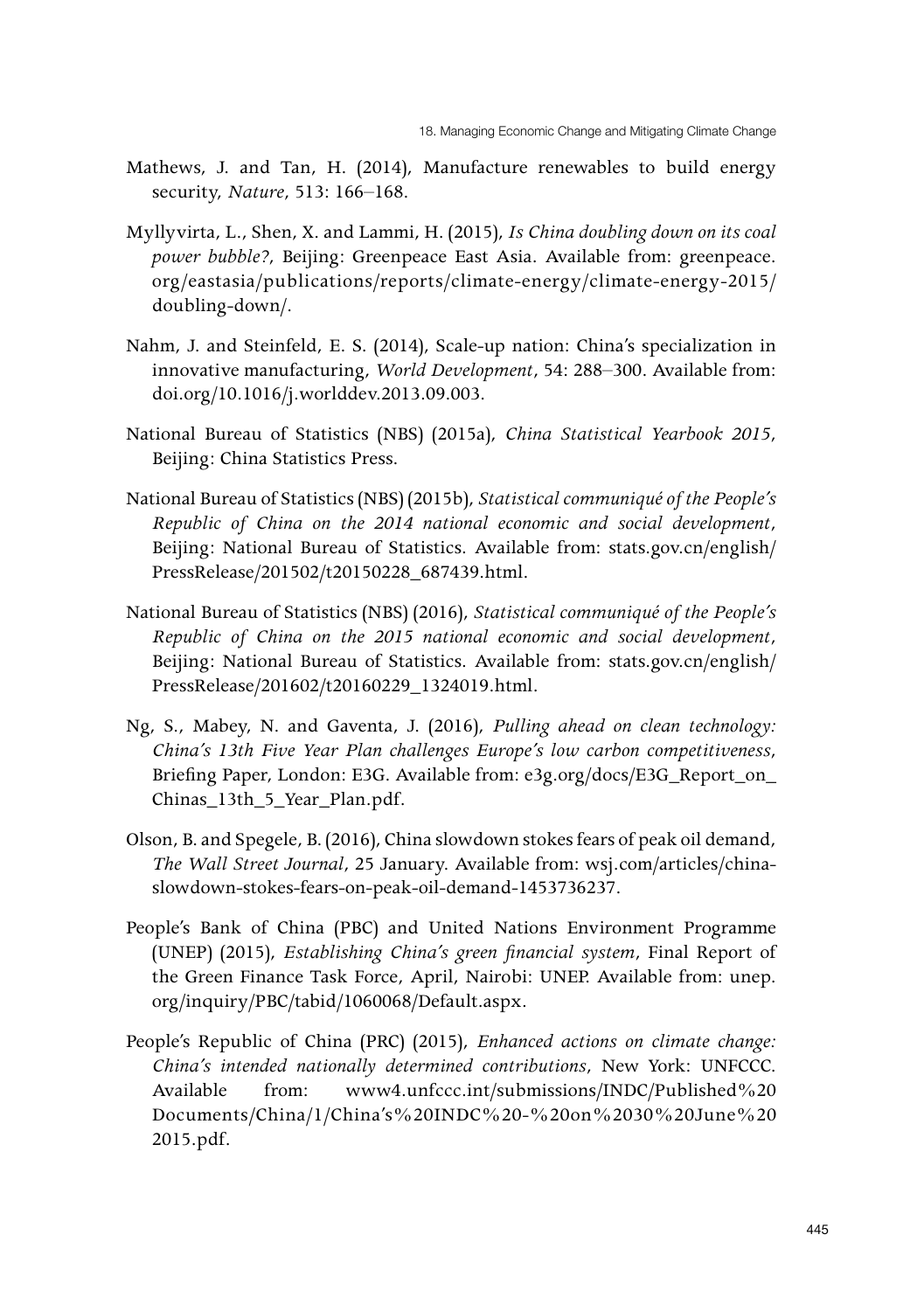- Pettis, M. (2013), *Avoiding the fall: China's economic restructuring*, Washington, DC: Carnegie Endowment for International Peace.
- Plumer, B. (2016), The real war on coal is happening in China right now, *Vox*, 6 March. Available from: [vox.com/2016/3/6/11168914/china-peak-coal](http://www.vox.com/2016/3/6/11168914/china-peak-coal).
- Pritchett, L. and Summers, L. H. (2014), *Asiaphoria meets regression to the mean*, NBER Working Paper No. 20573, Cambridge, Mass.: National Bureau of Economic Research. Available from: [nber.org/papers/w20573.](http://www.nber.org/papers/w20573)
- Reed, S. (2015), China raises its targets for renewable energy, *The New York Times*, 8 December. [Available from: nytimes.com/interactive/projects/cp/](http://www.nytimes.com/interactive/projects/cp/climate/2015-paris-climate-talks/china-raises-its-targets-for-renewable-energy) [climate/2015-paris-climate-talks/china-raises-its-targets-for-renewable](http://www.nytimes.com/interactive/projects/cp/climate/2015-paris-climate-talks/china-raises-its-targets-for-renewable-energy)[energy.](http://www.nytimes.com/interactive/projects/cp/climate/2015-paris-climate-talks/china-raises-its-targets-for-renewable-energy)
- Reklev, S. (2016a), China sets 18% carbon intensity reduction target by 2020, *Carbon Pulse*, 5 March. Available from: [carbon-pulse.com/16618/](http://carbon-pulse.com/16618/).
- Reklev, S. (2016b), China national ETS launch likely in second half of 2017, *Carbon Pulse*, 15 March. Available from: [carbon-pulse.com/17057/.](http://carbon-pulse.com/17057/)
- Schafer, A. (2005), Structural change in energy use, *Energy Policy*, 33: 429–437.
- Sheehan, P., Cheng, E., English, A. and Sun, F. (2014), China's response to the air pollution shock, *Nature Climate Change*, 4(5): 306–309. [Available from: doi.](http://doi.org/10.1038/nclimate2197) [org/10.1038/nclimate2197.](http://doi.org/10.1038/nclimate2197)
- Shen, W. (2014), Chinese business at the dawn of its domestic emissions trading scheme: Incentives and barriers to participation in carbon trading, *Climate Policy*, 15(3): 339–354.
- Shen, Y. (2013), Moving steadily or great leap forward? The emerging carbon market in China, *Deakin Law Review*, 18(2): 233–270.
- Song, R., Dong, W., Zhu, J., Zhao, X. and Wang, Y. (2015), *Assessing implementation of China's climate policies in the 12th 5-year period*, September, Working Paper, Washington, DC: World Resources Institute.
- Spencer, T. (2016), Chinese coal? What does it mean for the Paris Agreement?, *IDDRI Blog*, 12 February, Paris: Institute for Sustainable Development and International Relations. Available from: blog-iddri.org/en/2016/02/12/ chinese-coal-what-does-it-mean-for-the-paris-agreement/.
- State Council of the People's Republic of China (State Council) (2007), *Implementation plan for the performance evaluation system of energy consumption per unit of GDP*, Beijing: State Council of the People's Republic of China.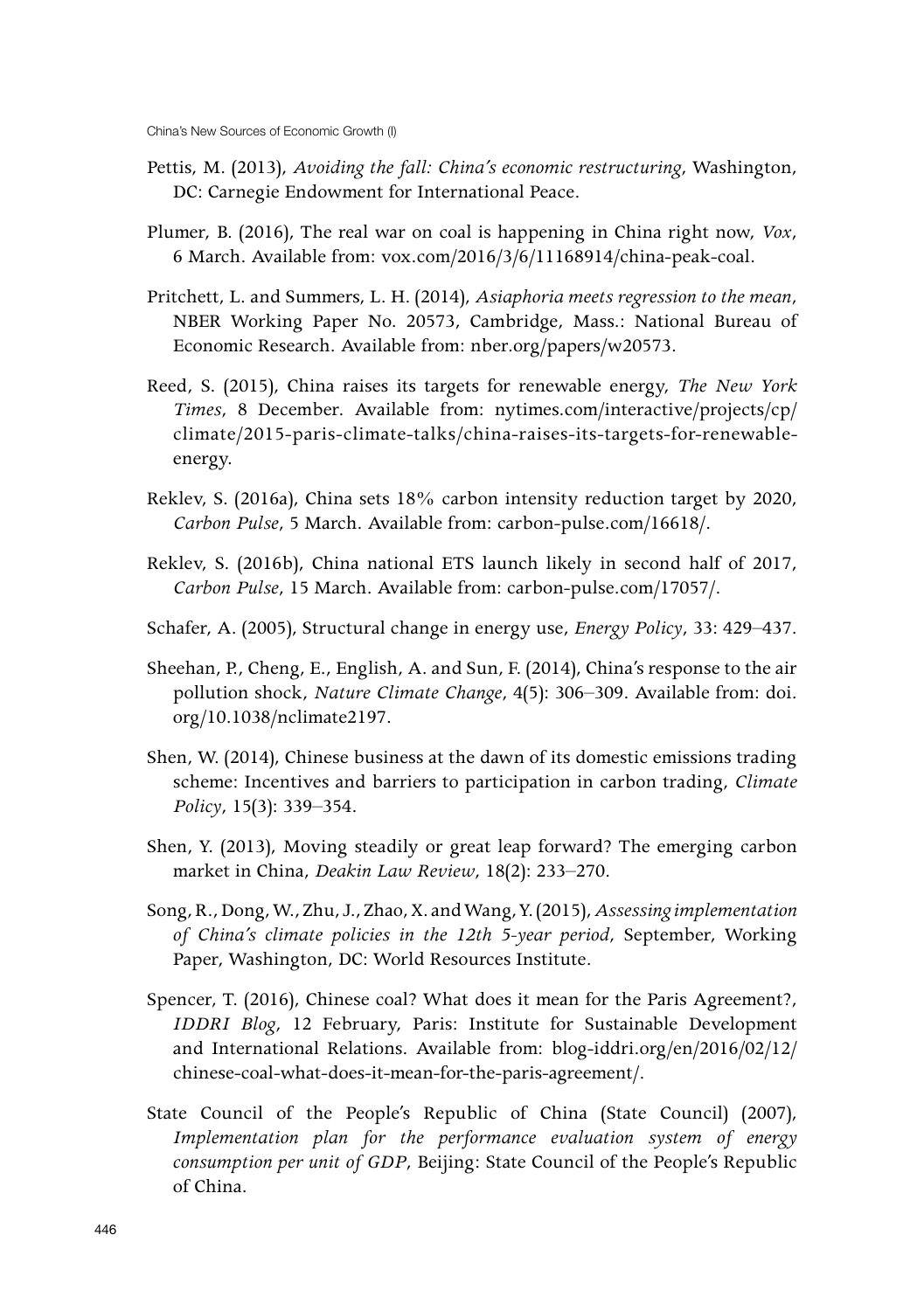- State Council of the People's Republic of China (State Council) (2013), *Air pollution prevention and control plan*, Beijing: State Council of the People's Republic of China.
- Stern, N. (2011), Raising consumption, maintaining growth and reducing emissions: The objectives and challenges of China's radical change in strategy and its implications for the world economy, *World Economics*, 12(4): 13–34.
- Teng, F., Xin W. and Lv, Z. (2014), Introducing the emissions trading system to China's electricity sector: Challenges and opportunities, *Energy Policy*: 1–7.
- The Economist (2014), Generational shift, *The Economist*, 25 October. Available from: [economist.com/news/china/21627626-china-developing-clean](http://www.economist.com/news/china/21627626-china-developing-clean-sources-energy-problem-getting-them-used-generational-shift)[sources-energy-problem-getting-them-used-generational-shift.](http://www.economist.com/news/china/21627626-china-developing-clean-sources-energy-problem-getting-them-used-generational-shift)
- Wang, Z., Qin, H. and Lewis, J. (2012), China's wind power industry: Policy support, technological achievements, and emerging challenges, *Energy Policy*, 51: 80–88.
- Wilson, R. (2015), Peak coal in China? Not so fast, *Carbon Counter Blog*, 27 February. Available from: [carboncounter.wordpress.com/2015/02/27/](https://carboncounter.wordpress.com/2015/02/27/peak-coal-in-china-not-so-fast/) [peak-coal-in-china-not-so-fast/](https://carboncounter.wordpress.com/2015/02/27/peak-coal-in-china-not-so-fast/).
- Wolf, M. (2015), Why worries about China make sense, *Financial Times*, 25 August. Available from: ft.com/cms/s/0/edd707ba-4a56-11e5-9b5d-89a026fda5c9. html??ftcamp=crm/email//nbe/FirstFTEurope/product#axzz3jgMhxWRg.
- World Bank (2016), *GDP growth (annual %)*, Washington, DC: The World Bank. Available from: [data.worldbank.org/indicator/NY.GDP.MKTP.KD.ZG](http://data.worldbank.org/indicator/NY.GDP.MKTP.KD.ZG).
- World Bank and Development Research Centre of the State Council, People's Republic of China (DRC) (2014), *Urban China: Toward efficient, inclusive, and sustainable urbanization*, Washington, DC: The World Bank.
- World Nuclear Association (2016), *Nuclear power in China*, London: World Nuclear Association. Available from: [world-nuclear.org/information-library/](http://www.world-nuclear.org/information-library/country-profiles/countries-a-f/china-nuclear-power.aspx) [country-profiles/countries-a-f/china-nuclear-power.aspx.](http://www.world-nuclear.org/information-library/country-profiles/countries-a-f/china-nuclear-power.aspx)
- Wynn, G. (2015), China's carbon emissions: Did they really fall in 2014?, *Responding to Climate Change*, 16 February. Available from: rtcc.org/2015/02/16/chinascarbon-emissions-did-they-really-fall-in-2014/#sthash.eIHJOsEd.dpuf.
- Xinhua (2015), 'Made in China 2025' plan unveiled, *Xinhua*, 19 May. Available from: [chinadaily.com.cn/bizchina/2015-05/19/content\\_20760528.htm](http://www.chinadaily.com.cn/bizchina/2015-05/19/content_20760528.htm).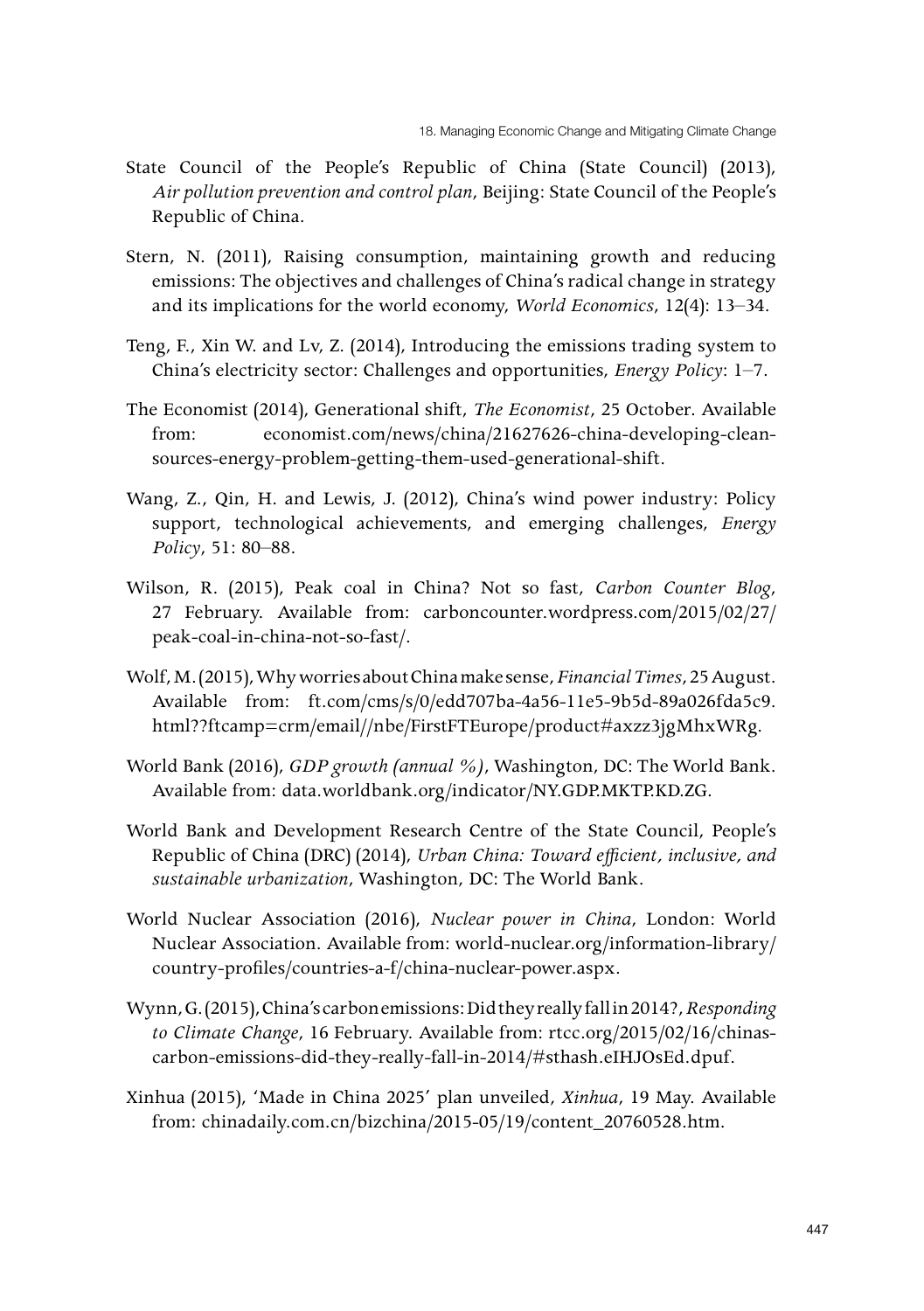- Xu, X., Zhao, T., Liu, N. and Kang, J. (2014), Changes of energy-related GHG emissions in China: An empirical analysis from sectoral perspective, *Applied Energy*, 132: 298–307. doi: 10.1016/j.apenergy.2014.07.025.
- Yu, X. and Lo, A. Y. (2015), Carbon finance and the carbon market in China, *Nature Publishing Group*, 5(1): 15–16.
- Zhang, D., Karplus, V. J., Cassisa, C. and Zhang, X. (2014), Emissions trading in China: Progress and prospects, *Energy Policy*, 75: 9–16.
- Zhang, G. (2014), Comprehensively deepen reforms to promote sustainable and healthy development of the economy and society, Speech at the 15th China Development Forum, Beijing, 23 March. Available from: [cpc.people.com.](http://cpc.people.com.cn/n/2014/0324/c64094-24714056.html) [cn/n/2014/0324/c64094-24714056.html](http://cpc.people.com.cn/n/2014/0324/c64094-24714056.html).
- Zhang, S., Andrews-Speed, P. and Ji, M. (2014), The erratic path of the lowcarbon transition in China: Evolution of solar PV policy, *Energy Policy*, 67: 903–12.
- Zhang, Z. (2015), Carbon emissions trading in China: The evolution from pilots to a nationwide scheme, *Climate Policy*, 15(S1): S104–S126.
- Zhao, X. and Ortolano, L. (2010), Implementing China's national energy conservation policies at state-owned electric power generation plants, *Energy Policy*, 38(10): 6293–6306.
- Zhao, X., Li, H. and Wu, L. (2015), Enterprise-level energy savings targets in China: Compliance, weaknesses, and the way forward, Unpublished ms.